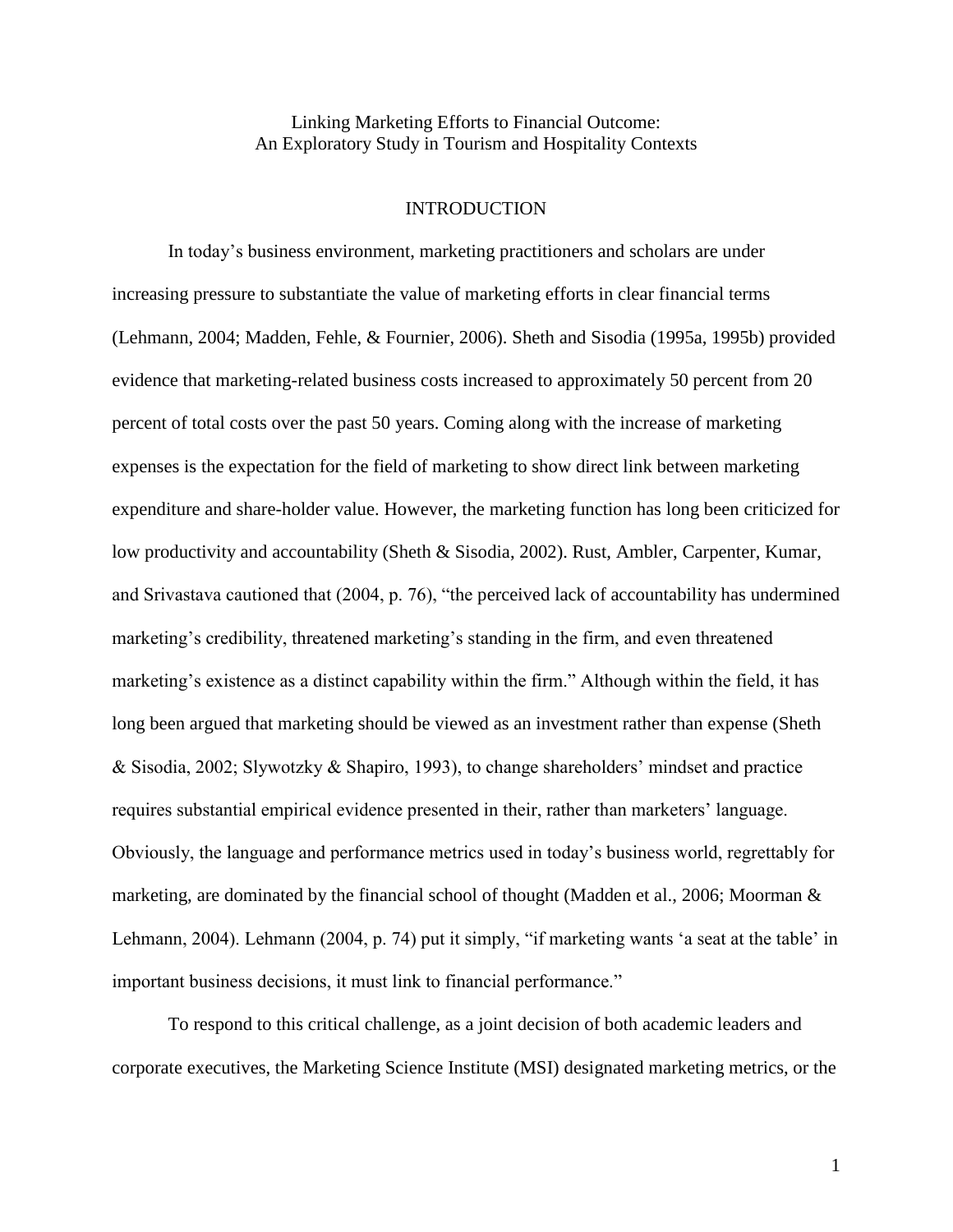measurement of financial effects of marketing, as its top priority topic for the 2004-2006 period. Moreover, three prestigious marketing (business) journals have respectively published special issues on the gap/linkage between marketing and finance recently, which include the *Journal of Business Research* (2002), the *Journal of Marketing* (2004), and *Journal of the Academy of Marketing Science* (2005). Some researchers even suggested that "the new era of accountable marketing" might not be far over the horizon (Uncles, 2005).

Despite the growing interests in linking marketing efforts with financial performance (e.g., Agrawal and Kamakura, 1995; Day and Fahey, 1988; Mathur and Mathur, 1995; Pauwels, Silva-Rosso, Srinivasan, and Hanssens, 2004, Srivastava, Shervani and Fahey, 1998, 1999; Narayanan, Desiraju and Chintagunta, 2004), majority of the effort in the marketing literature is given to develop a conceptual framework for marketing productivity and to model the relationship between the marketing efforts and firm performance. Only a few studies (e.g., Anderson, Fornell and Mazvancheryl, 2004; Fornell, Mithas, Morgeson, and Krishnan, 2006; Gruca and Rego, 2005; Ho, Keh, and Ong, 2005, Narayanan, Desiraju, and Chintagunta, 2004) empirically examined the relationship. Further, notwithstanding the heated discussion in the general marketing literature, marketing productivity has not drawn adequate attention in the field of tourism and hospitality (T&H). Although most T&H researchers have long assumed that marketing efforts contribute to a company's financial performance, it is disquieting that the relationship largely lacks empirical proof to date. Thus, the purpose of this study is twofold: to empirically examine the effect of marketing efforts on the firm value in the H&T contexts, and to introduce the discussion on marketing productivity to this field.

# REVIEW OF RELATED LITERATURE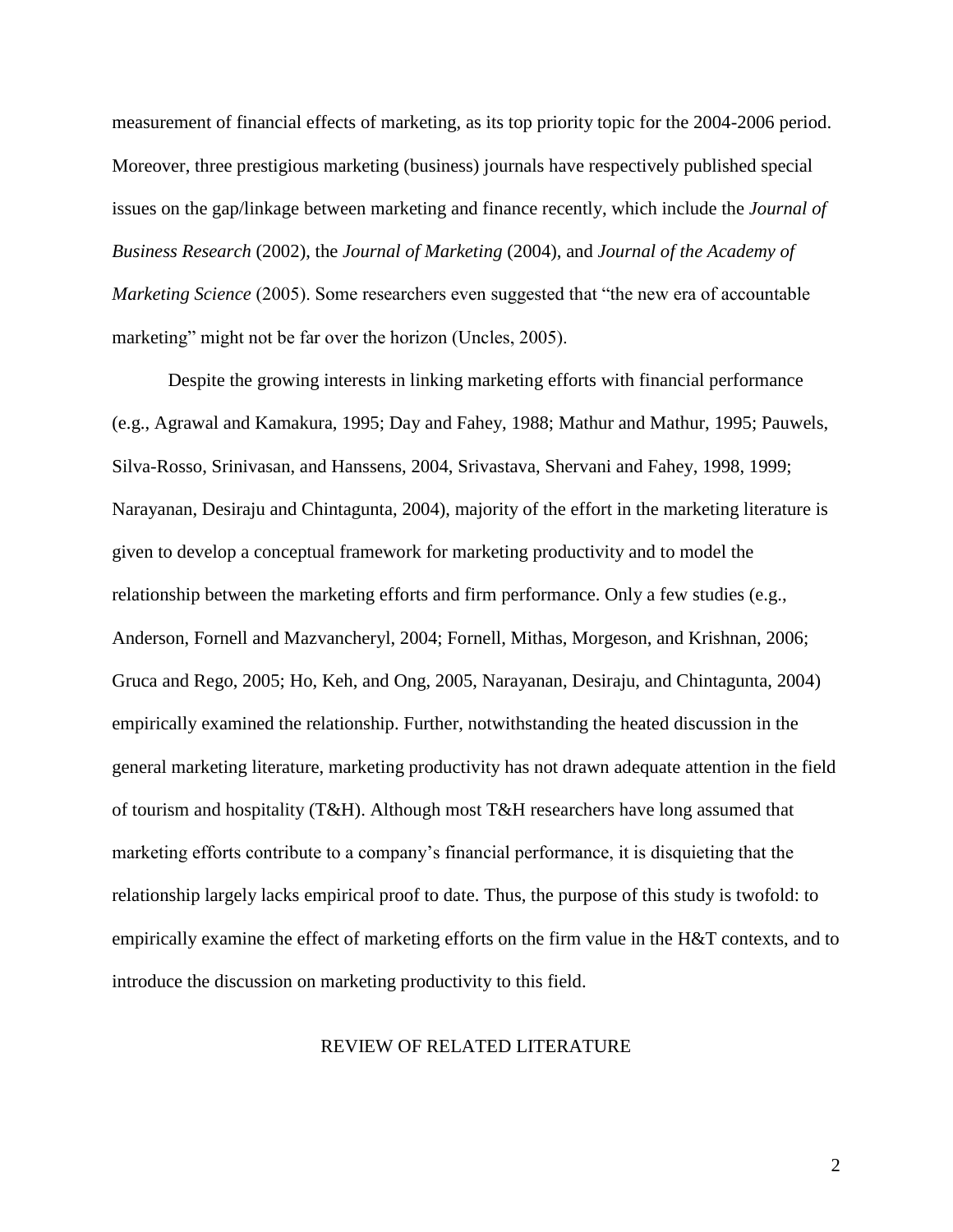The Concept of Marketing Productivity

Marketing productivity used to be a central concern in marketing (Morgan, Clark,  $\&$ Gooner, 2002; Sheth & Sisodia, 2002). Kerin (1996) suggested that the 1946-1955 period of Journal of Marketing was characterized by the perspective of "marketing as a managerial activity." Specifically, the key question was how to improve the productivity of the marketing function, and at that time, the sole solution seemed to be cost analysis (Sheth & Sisodia, 2002). However, following the initial interest, the marketing productivity issue has only drawn sporadic attention in both academic and managerial domains (Morgan et al., 2002). Overall, despite some important work in this area (Bonoma & Clark, 1988; Kotler, Gregor, & Rodgers, 1977; Sevin, 1965), marketing productivity as a topic has not been widely explored in the marketing discipline.

As an indication of the lack of studies on marketing productivity, the concept of marketing productivity remains elusive to date (Bush, Smart, & Nichols, 2002). Sheth and Sisodia (2002) suggested that marketing productivity should focus on delivering great value to customers and corporations in a cost-effective manner. They define marketing productivity as "the quantifiable value added by the marketing function, relative to its costs" (p. 351). Their view of marketing productivity deals with both the effectiveness and efficiency of the marketing function. Specifically, they suggest that a firm should first strive to develop the "right" marketing mix for the segments that it seeks to serve, and then efficiently expend resources to achieve the desired effectiveness. This process, in their terms, is called pursuing "effective efficiency." Uncles (2005) expanded this view, and suggested that the productivity/metrics issue may be discussed at three levels: specific program and activity level (such as the success of an advertising campaign or a loyalty scheme), product level (such as brand audits), and corporate or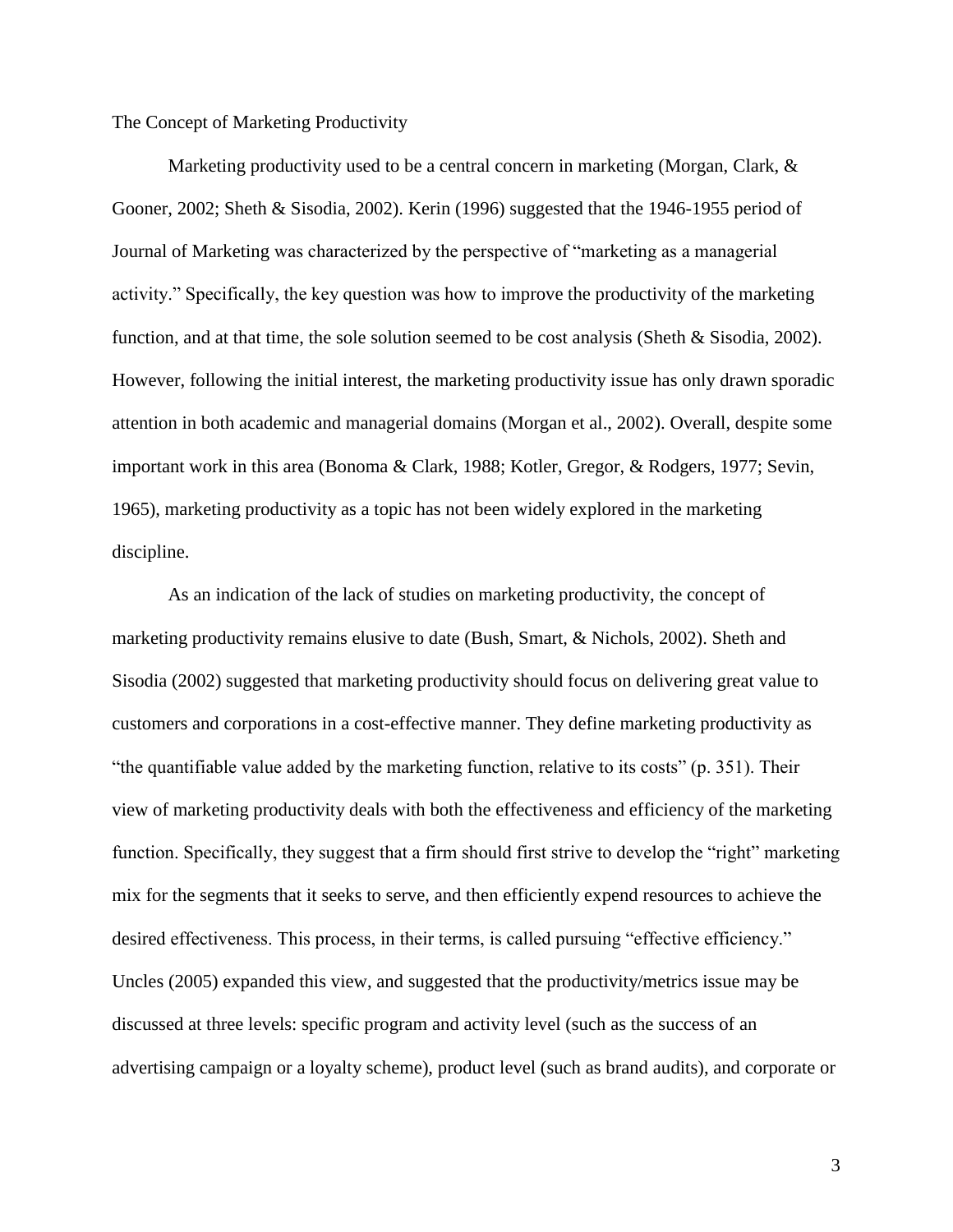strategic business unit (SBU) level (such as the relationship between general investments in marketing and overall SBU performance).

### The Measurement Challenge

 Despite the increasing attention in this area, consensus is yet reached on how to evaluate marketing productivity and how to translate marketing success into financial terms (Morgan et al., 2002; Uncles, 2005). As indicated, most existing marketing discussion on marketing productivity tackled only the conceptual/theoretical aspect of the topic, while what metrics to use remains in debate. Although the traditional management accounting approach focused primarily on costs associated with the marketing function (e.g., marketing expenses or R&D) (Sheth  $\&$ Sisodia, 2002), other researchers proposed brand-related measures such as market share, brand awareness, relative price, and customer satisfaction (Uncles, 2005). Overall, there is no agreed upon approach to assess marketing productivity.

Nevertheless, following Sevin (1965), most researchers view marketing productivity from an input-output perspective (Misterek, Dooley, & Anderson, 1992; Morgan et al., 2002; Sheth & Sisodia, 2002). That is, regardless the disagreement on what specific metrics to use, these researchers consider marketing productivity as the ratio of marketing inputs and outputs. For instance, Beckman, Davidson and Talarzyk (1973, p. 596) viewed marketing productivity as ". . . a ratio of output, or the results of production, to the corresponding input of economic resources, both during a given period of time." Bonoma and Clark (1988) indicated that commonly-used input measures included various quantitative measures of marketing expenses and investment, head count, quality (employee and decision), effort, and allocation of overhead, while the output measures most frequently employed included profits, sales (unit and value) market share, and cash flow.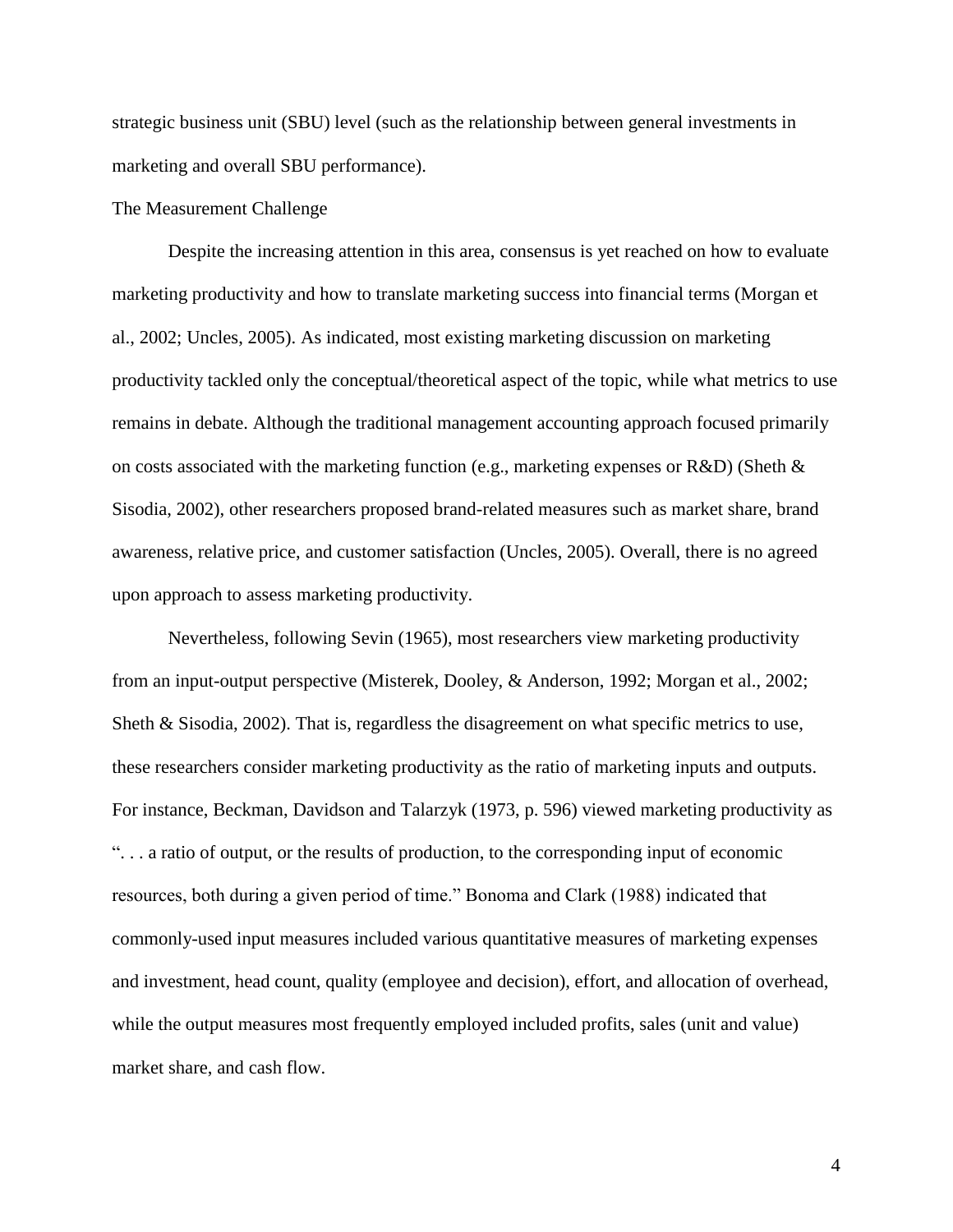It seems the key challenge in measurement lies in the inputs side, i.e., how to quantify energy expended by marketers. First of all, it is hard to specify the marketing portion of management costs. As Morgan et al. (2002) stated, "Marketing productivity analysis is an inherently partial productivity measure in that it is based on a subset of the universe of possible organizational inputs, outputs, and transformation processes" (p. 364). Secondly, many candidate measures, such as relative price, brand awareness, are elusive in nature (Uncles, 2005). To measure these perception/recollection/intention-based constructs per se already presents a huge challenge (Uncles, 2005), not to mention using them to measure marketing productivity. Finally, the human inputs in marketing efforts, such as knowledge, creativity, innovation and entrepreneurship, and people skills, are hard to quantify, although they play a critical role in commercial success (Uncles, 2005).

Two of the most popular measures of marketing inputs are advertising and research and development (R&D) expenses. According to Erickson and Jacobson (1992), advertising can increase brand name recognition which may lead to reputation premium that will allow the firm to demand higher prices relative to competing products with similar features. It is important for firms having innovative and attractive products/services to fully utilize the benefits of advertising (Dugal and Morbey, 1995; Morbey, 1988). For instance, Narayanan, Desiraju, and Chintagunta (2004) studied the impact of marketing program spending for prescription medicine categories. They found that direct-to-consumer advertising expenditures affect sales. Ho, Keh, and Ong (2005) examined the effect of R&D and advertising expenses on share price performance. They documented that there is a positive relationship between R&D and advertising expenses, and share price performance.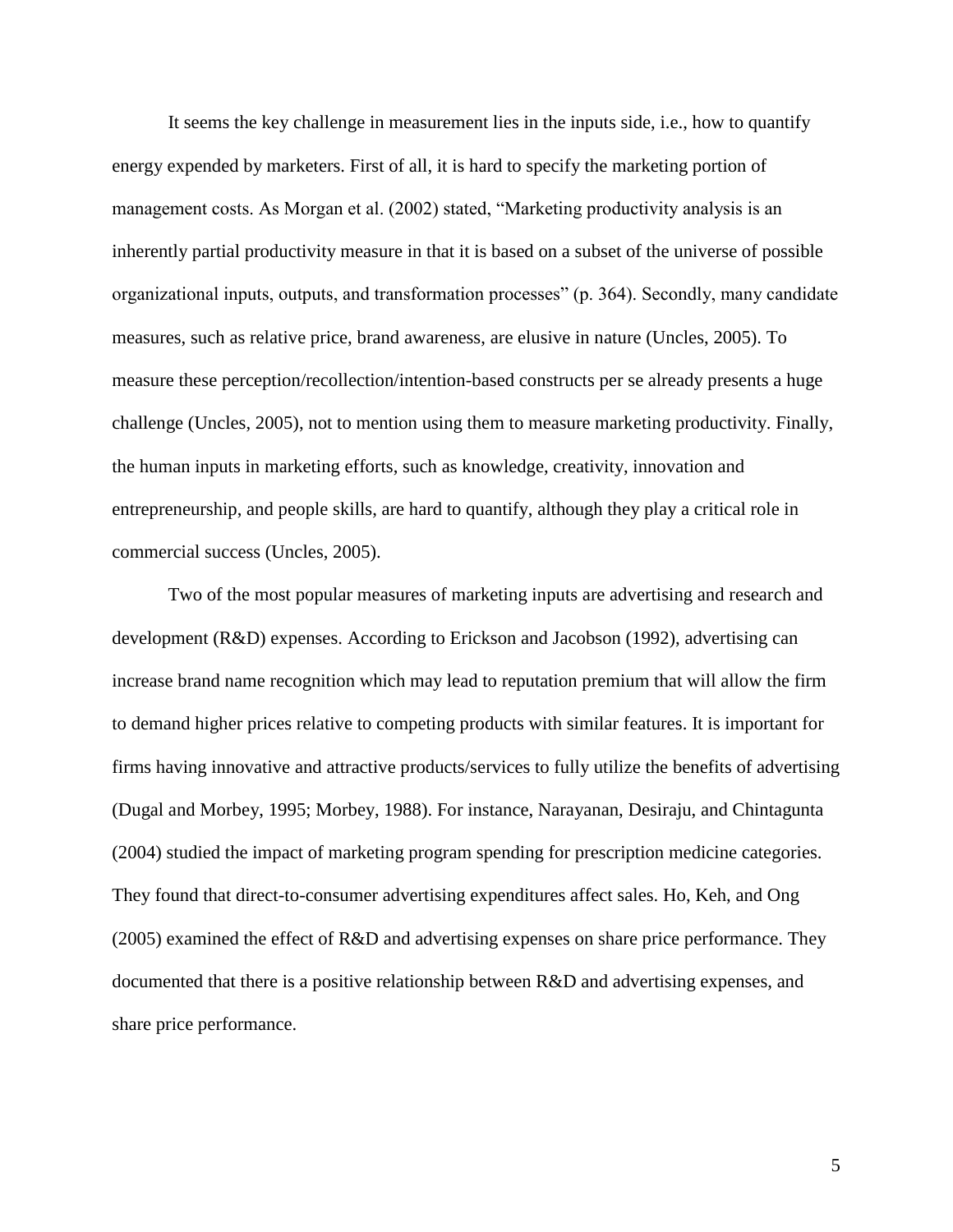Although these measures intend to capture marketing productivity using income statement measures, they fail to address off-income-statement variables related to marketing productivity such as customers, human capital and brands. In financial accounting, it is very challenging to capture these intangible assets using income statement and balance sheet measures. Anderson, Fornell and Mazvancheryl (2004) included a customer satisfaction variable in their study as measured by American Consumer Satisfaction Index. This is an important improvement in the sense that it can be considered as the first attempt to measure marketing productivity with the non-financial measures. They found that there is a positive relationship between satisfaction and financial performance after controlling for industry and firm specific factors. Recent studies have further validated the positive impact of customer satisfaction on firms" cash flow growth and stability (Gruca and Rego, 2005) and stock prices (Fornell, Mithas, III, & Krishnan, 2006). Besides, Lusch and Harvey (1994), and Sheth and Sisodia (1995a, 1995b) support the non-metric measures of the marketing productivity and suggest that there should be customer acquisition and customer retention in the measurement of marketing productivity.

Measures for the productivity have been previously established in the finance literature. The most popular financial productivity measures are return on investment (ROI), stock market performance, internal rate of return, net present value, Tobin"s q, sales, profit and shareholder value. According to Rust and colleagues (2004), using ROI is one way to measure the financial impact of the marketing productivity. They suggest that ROI measures only short term returns which may be prejudicial against marketing expenditures. They further argue that many marketing expenditures have a long term effect rather than short term. Lehmann (2004) draws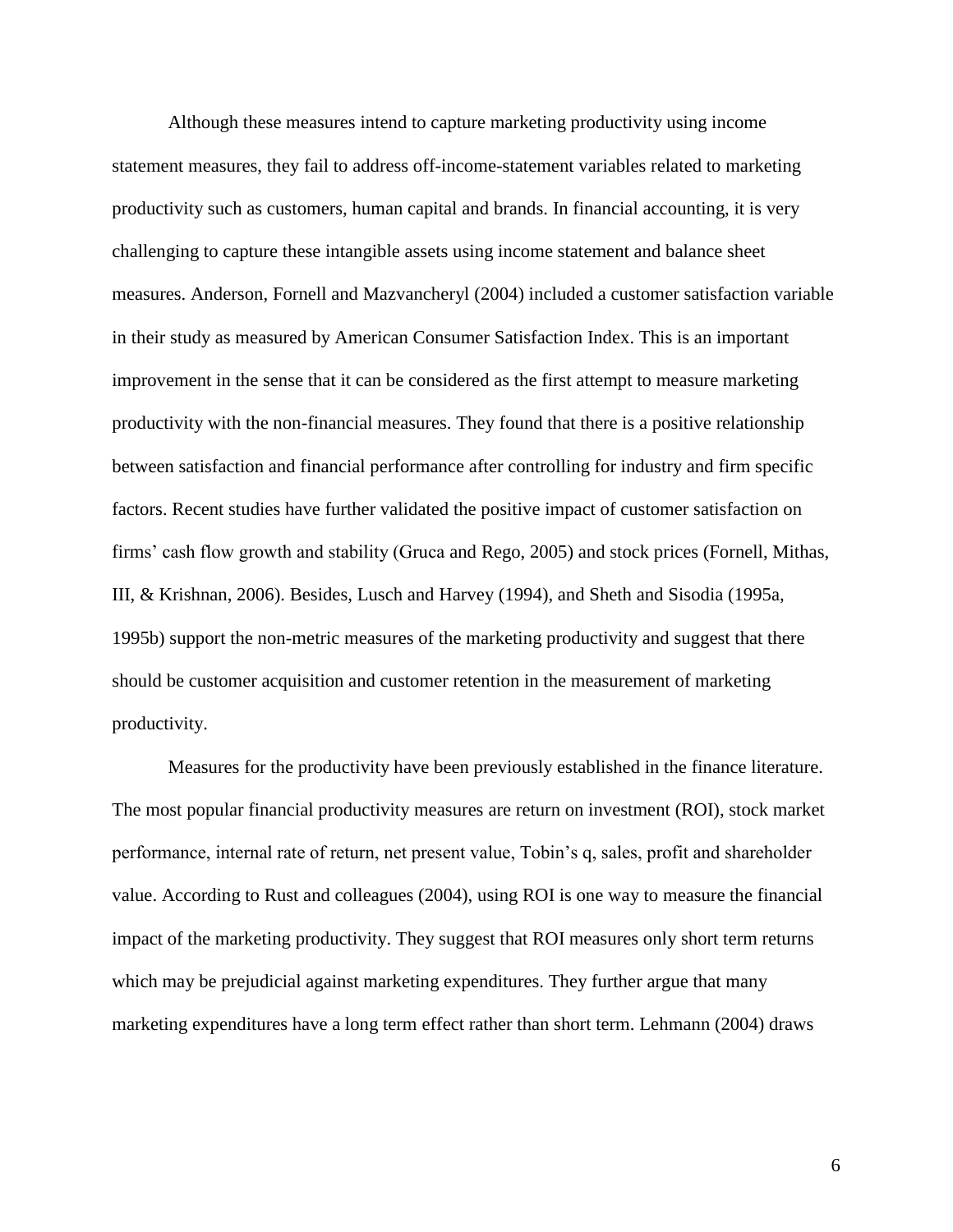attention to use stock performance to assess marketing productivity and argues that this variable is far from being a perfect measurement for evaluating marketing performance.

### METHODOLOGY

Operationalization of the Present Study

This paper specifically studies the relationship between marketing efforts and firm"s financial performance in the T&H industries. The focus of this study is the airline, hotel and restaurant sectors of the T&H industries. All these sectors are also considered to be part of the service industry.

# Variables of Interest

 Variables in this study were identified in compliant with the measures established in the finance and marketing literature, and data availability. The authors conceptualize marketing productivity as marketing related expenditures and the effect of customer relationships, and how these factors influence firms" financial performance (Rust et al., 2004). Since previous research defines marketing productivity as the ratio of marketing inputs and outputs, this study identified independent variables (e.g., advertising expense, customer satisfaction score) to measure marketing efforts and dependent variables (e.g., return on equity, return on assets, profit margin, stock return, Tobin's q) to measure financial outcomes.

The independent variables are annual advertising expenditure and consumer satisfaction score. Advertising expense is arguably the most straightforward and hence most commonly used approach, while customer satisfaction is deemed to reflect, though indirectly, the intangible and human aspects of firms' marketing efforts. Together, the two variables intend to capture the marketing efforts put forward by the airline, hotel and restaurant companies. It is worth noting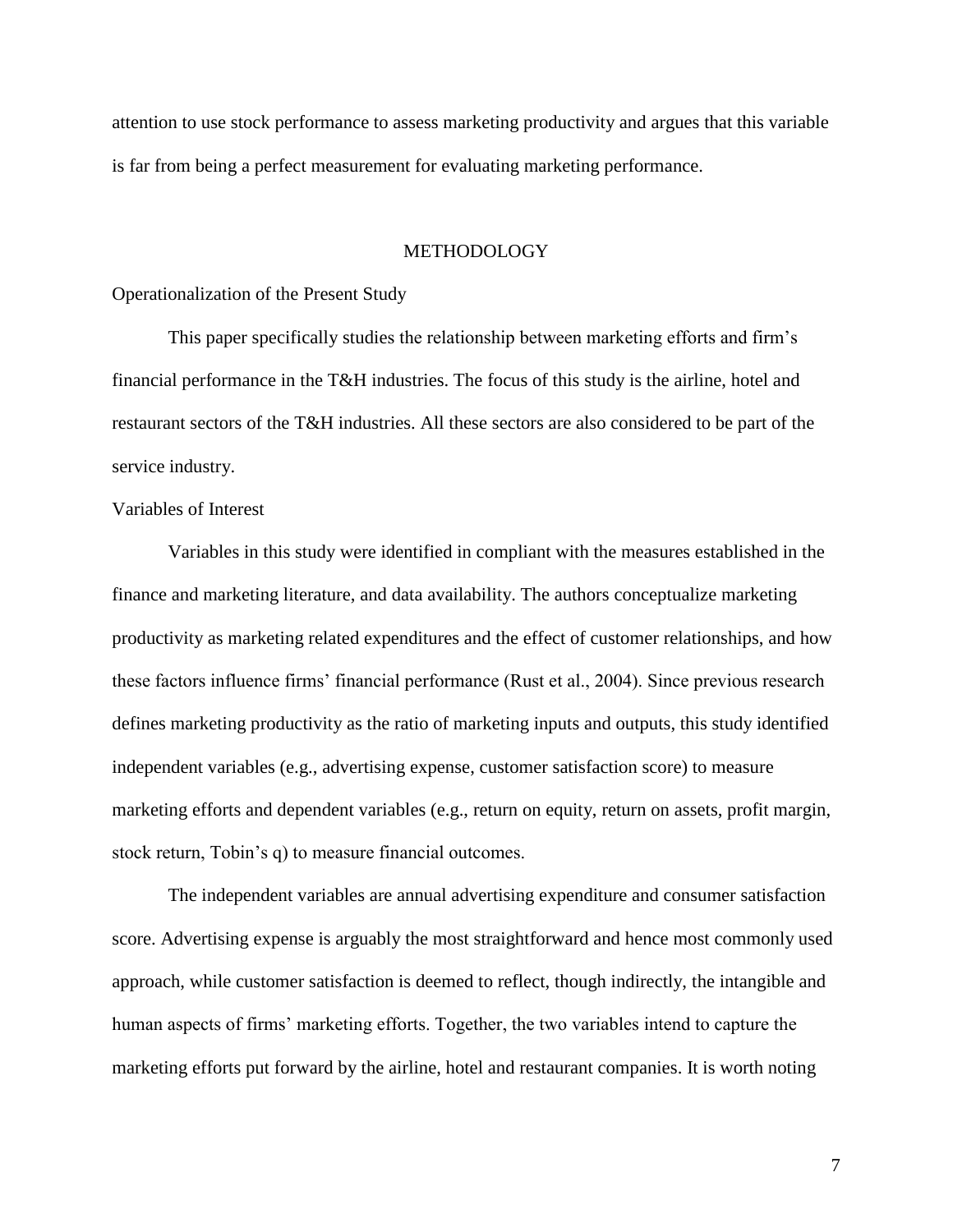that R&D expense is not included as one category of marketing efforts due to practical and conceptual reasons. Lack of data availability aside, it is documented that firms in the service industry do not invest extensively on R&D (Howells, 2000). According to Howells (2000), R&D and advertising expenditures make up the large portion of the marketing expenditures. In this respect, since airline, hotel and restaurant companies do not invest in R&D as much as manufacturing companies do, it can be suggested that firms in these sectors use advertising expense as their main marketing expenditure. Further, selling, administrative and general expenses were not included either given that expenses in this category are considered to be undistributable expenses. Therefore, it is not conceptually logical to attribute all expenditures in this group to the marketing efforts.

The dependent variables are return on equity, return on assets, profit margin, stock return and Tobin"s q. The purpose of using these five variables is to measure the firms" marketing outcome, or in other words firms" financial productivity. These variables were used separately as independent variables in the regression model to examine the relationship between marketing efforts and financial outcomes for airline, hotel and restaurant companies.

Return on equity, return on assets and profit margin are well known profitability ratios used in analysis of financial statements. According to Brigham and Daves (2007), return on equity is the most important "bottom-line" ratio among all three. This ratio measures the return for each dollar of shareholder investment; quintessentially, it is how effectively the shareholder's investment is being employed. Return on assets is an indicator of the profitability of the company relative to its total assets. Profit margin shows management's ability to generate sales and control expenses by comparing firms" total revenue and net income. A stock share represents partial ownership of a publicly traded firm, and the value of the stock depends on many factors,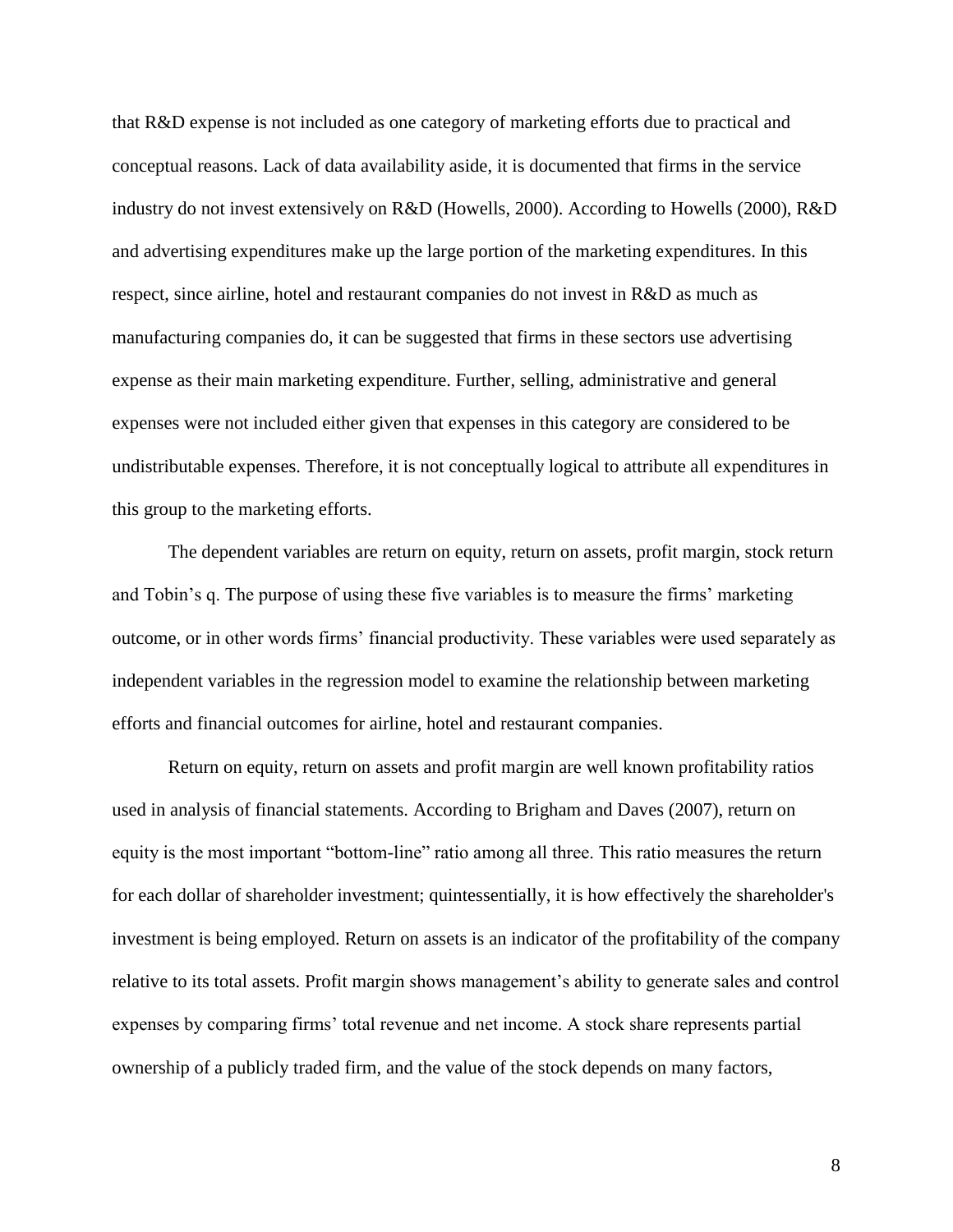including the likelihood that the company will pay a dividend. Stock return intends to measure the profitability of the firm from a different perspective compared to the profitability ratios. It combines share price appreciation and dividends paid to show the total return to the shareholder. Tobin"s q, which is defined as the ratio of the total market value of the firm at the end of year to the estimated replacement costs of assets (Tobin, 1969), is one of the most popular performance measures. Given that the calculation of estimated replacement costs and intangible assets is very complex, this study used a proxy measure for Tobin"s q (Gompers, Ishii, and Metrick, 2003; Kaplan and Zingales, 1997; Tsai and Gu, 2007). According to Tobin (1969), if the market value reflected exclusively the book value of assets of a company, Tobin"s q would be one.

Variables to measure efforts are defined as follows:

CSI *i,t* = Consumer satisfaction score for firm i at time t, retrieved from American Consumer Satisfaction Index (ACSI), and developed by National Quality Research Center at University of Michigan, ACSI reports consumer satisfaction scores on a 0-100 scale.

ADEX  $i, t$  = Advertising expenditure for firm i at time t (in millions of dollars).

Variables to measure financial outcomes are defined and measured as follows:

ROE  $i, t$  = Return on equity for firm i at time t, calculated by dividing net earnings by book value of total common equity.

ROA  $i.t$  = Return on assets for firm i at time t, calculated by dividing net earnings by book value of total assets.

PM *i,t* = Profit margin for firm i at time t, calculated by dividing net earnings by total revenues.

SR  $i, t$  = Stock return for firm i at time t, calculated by dividing the difference between closing stock price at end of the year and closing stock price at the beginning of the year (adjusted for any cash dividends distributed) by closing stock price at beginning of the year.

Q *i,t* = Proxy measure for Tobin"s Q is the book value of total assets, market value of common equity minus the sum of book value of common equity and deferred taxes, all divided by the book value of total assets.

Further, it was deemed necessary to control the effect of company size and industry.

Since both industry and company size are discrete variables, they were converted into a set of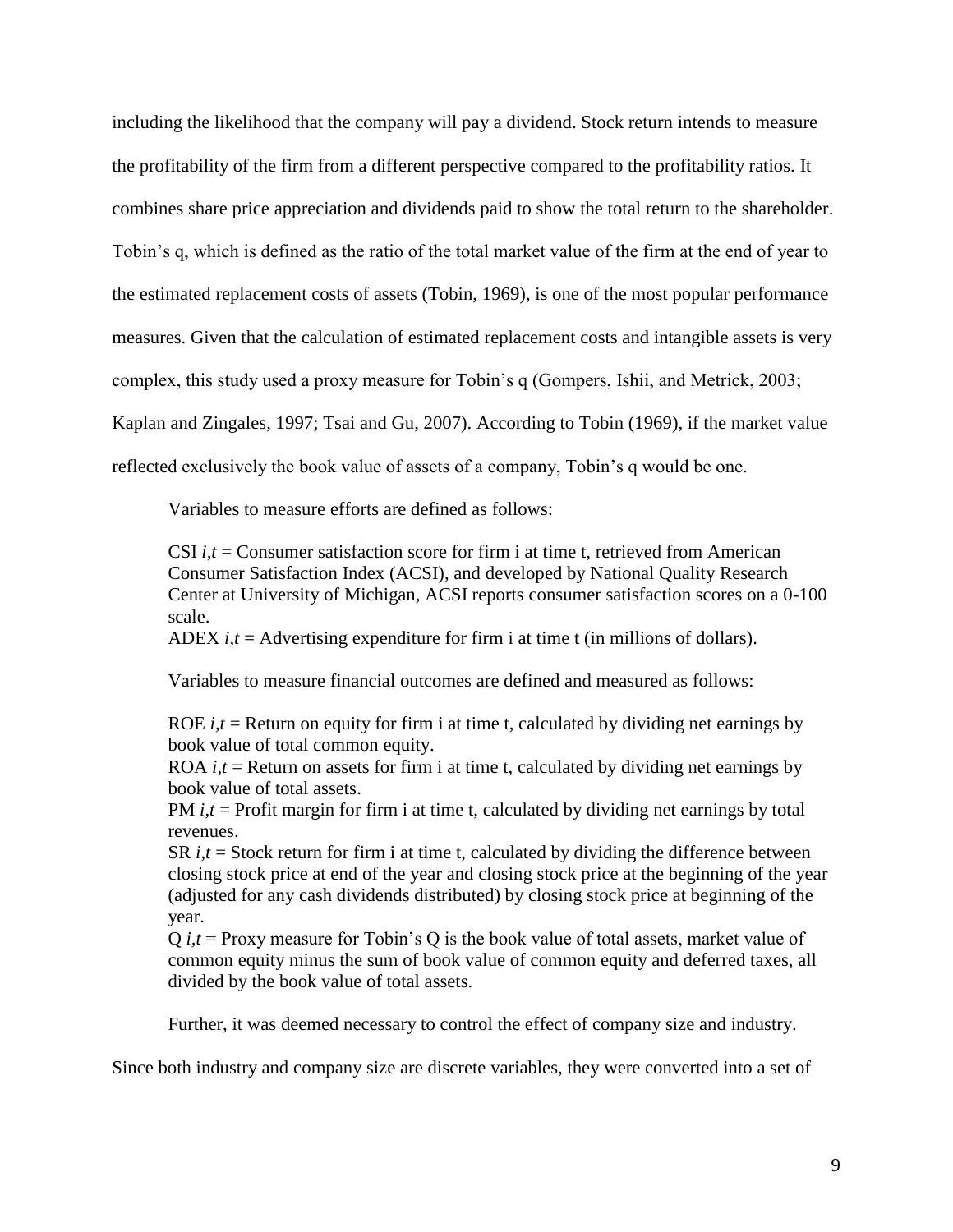dichotomous independent variables (Tabachnick & Fidell, 2001). Firms were categorized into 4 groups based on their size. Treating the first quartile of firm size as baseline, three dichotomous variables were entered into regression as a group, which are:

 $SIZE2t = Second quartile, firm size at time t, measured by total revenues.$ SIZE3  $t =$  Third quartile, firm size at time t, measured by total revenues.  $SIZE4t = Fourth quartile, firm size at time t, measured by total revenues.$ 

Since there are three industry sectors of interest in this study, two dichotomous variables were entered into regression as a group, with the restaurant industry as baseline. These include:

IND1 = Hotel companies.

IND2 = Airline companies.

Proposed models for this study include:

$$
SR_{i,t} = A_0 + B_l \text{CSS}_{i,t} + B_2 \text{ADEX}_{i,t} + B_3 \text{SIZE2}_{t} + B_4 \text{SIZE3}_{t} + B_5 \text{SIZE4}_{t} + B_6 \text{IND1} + B_8 \text{IND2} + e_{i,t}
$$
\n(1)  
\n
$$
PM_{i,t} = A_0 + B_l \text{CSS}_{i,t} + B_2 \text{ADEX}_{i,t} + B_3 \text{SIZE2}_{t} + B_4 \text{SIZE3}_{t} + B_5 \text{SIZE4}_{t} + B_6 \text{IND1} + B_8 \text{IND2} + e_{i,t}
$$
\n(2)  
\n
$$
ROA_{i,t} = A_0 + B_l \text{CSS}_{i,t} + B_2 \text{ADEX}_{i,t} + B_3 \text{SIZE2}_{t} + B_4 \text{SIZE3}_{t} + B_5 \text{SIZE4}_{t} + B_6 \text{IND1}
$$
\n
$$
+ B_8 \text{IND2} + e_{i,t}
$$
\n(3)  
\n
$$
ROE_{i,t} = A_0 + B_l \text{CSS}_{i,t} + B_2 \text{ADEX}_{i,t} + B_3 \text{SIZE2}_{t} + B_4 \text{SIZE3}_{t} + B_5 \text{SIZE4}_{t} + B_6 \text{IND1}
$$

$$
+ B \delta \text{IND2} + e_{i,t} \tag{4}
$$

$$
Q_{i,t} = A_0 + B_l \text{CSS}_{i,t} + B_2 \text{ADEX}_{i,t} + B_3 \text{SIZE2}_{t} + B_4 \text{SIZE3}_{t} + B_5 \text{SIZE4}_{t} + B_6 \text{IND1} + B_8 \text{IND2} + e_{i,t}
$$
\n(5)

Data Collection

 Standard and Poor"s Compustat database, CRSP (Center for Research in Security Prices) database and American Consumer Satisfaction Index were used as data resources. Financial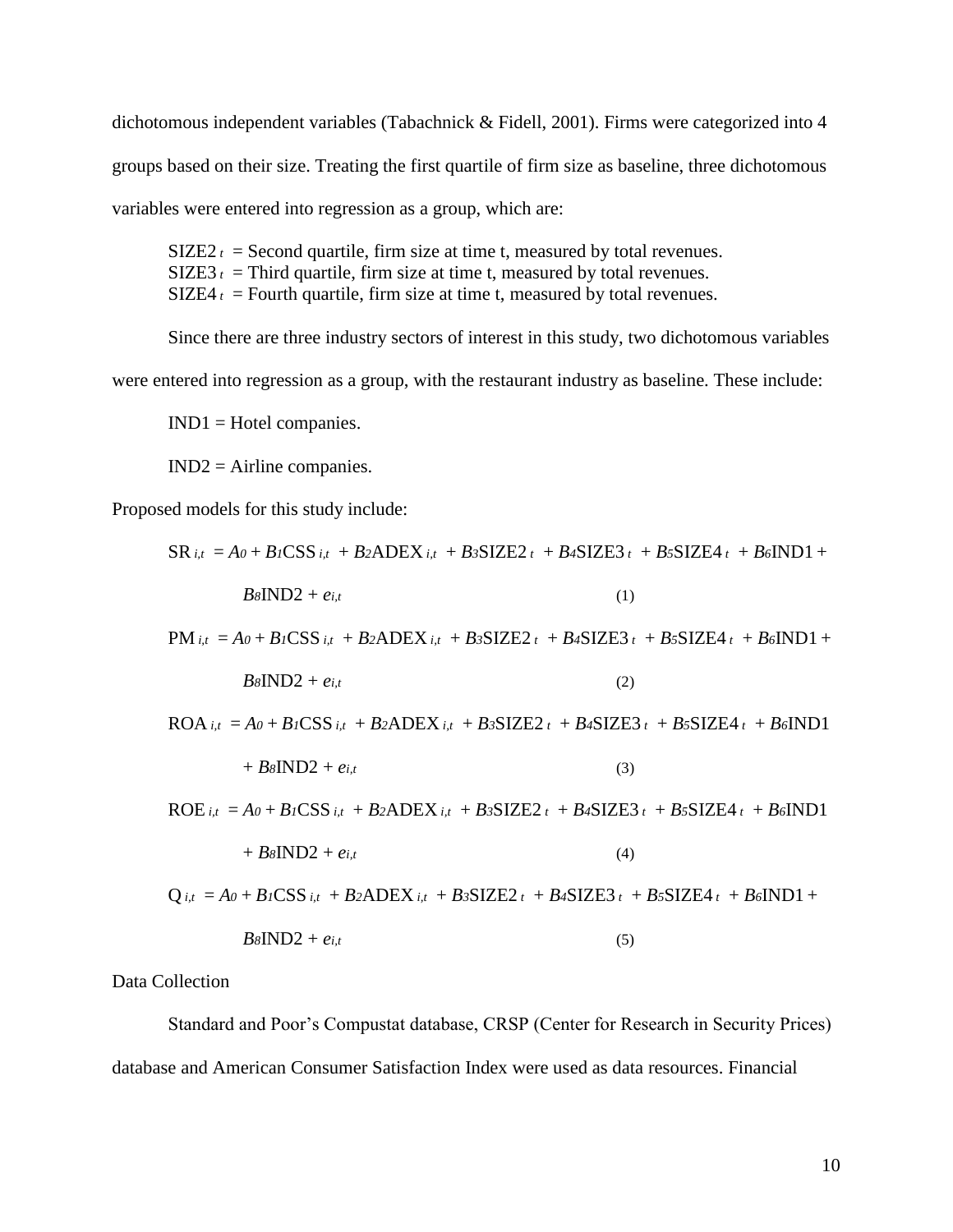information including yearly advertising expenses, sales, earnings, total assets, total shareholders' equity and number of shares outstanding was retrieved from Compustat while stock price related data was collected from CRSP. Consumer satisfaction scores were retrieved from American Consumer Satisfaction Index (2006). First, yearly customer satisfaction scores were collected for the 1995-2005 period from the American Consumer Satisfaction Index for airline, hotel and restaurant companies. Second, financial information related to these companies was retrieved from Compustat. Standard Industry Code (SIC) is 7011 for the hotels, 5812 for the restaurants and 4512 for the airlines. Seventeen firms were used in the analysis after airline, hotel and restaurant firms from the American Consumer Satisfaction Index were matched with the firms available in Compustat.

# INSERT TABLE 1 ABOUT HERE

\_\_\_\_\_\_\_\_\_\_\_\_\_\_\_\_\_\_\_\_\_\_\_\_\_\_\_\_\_\_\_\_\_\_\_\_\_\_\_\_\_\_\_\_\_\_\_\_\_\_\_\_\_\_\_\_\_\_\_\_\_\_\_\_\_\_\_\_\_\_\_\_\_\_\_\_\_\_

\_\_\_\_\_\_\_\_\_\_\_\_\_\_\_\_\_\_\_\_\_\_\_\_\_\_\_\_\_\_\_\_\_\_\_\_\_\_\_\_\_\_\_\_\_\_\_\_\_\_\_\_\_\_\_\_\_\_\_\_\_\_\_\_\_\_\_\_\_\_\_\_\_\_\_\_\_\_

### Data Analysis

 The data analysis used a standard multiple regression procedure, with each company"s annual advertising expenditure and consumer satisfaction score as independent variables, and multiple financial productivity indicators as dependent variables. The dependent variables, identified based on the foregoing literature review and data availability, include return on equity, return on assets, profit margin, stock return, and Tobin"s q.

Results of pre-analysis assessment indicated that transformation of the dependent variables may be necessary, in order to reduce skewness, and improve the normality, linearity,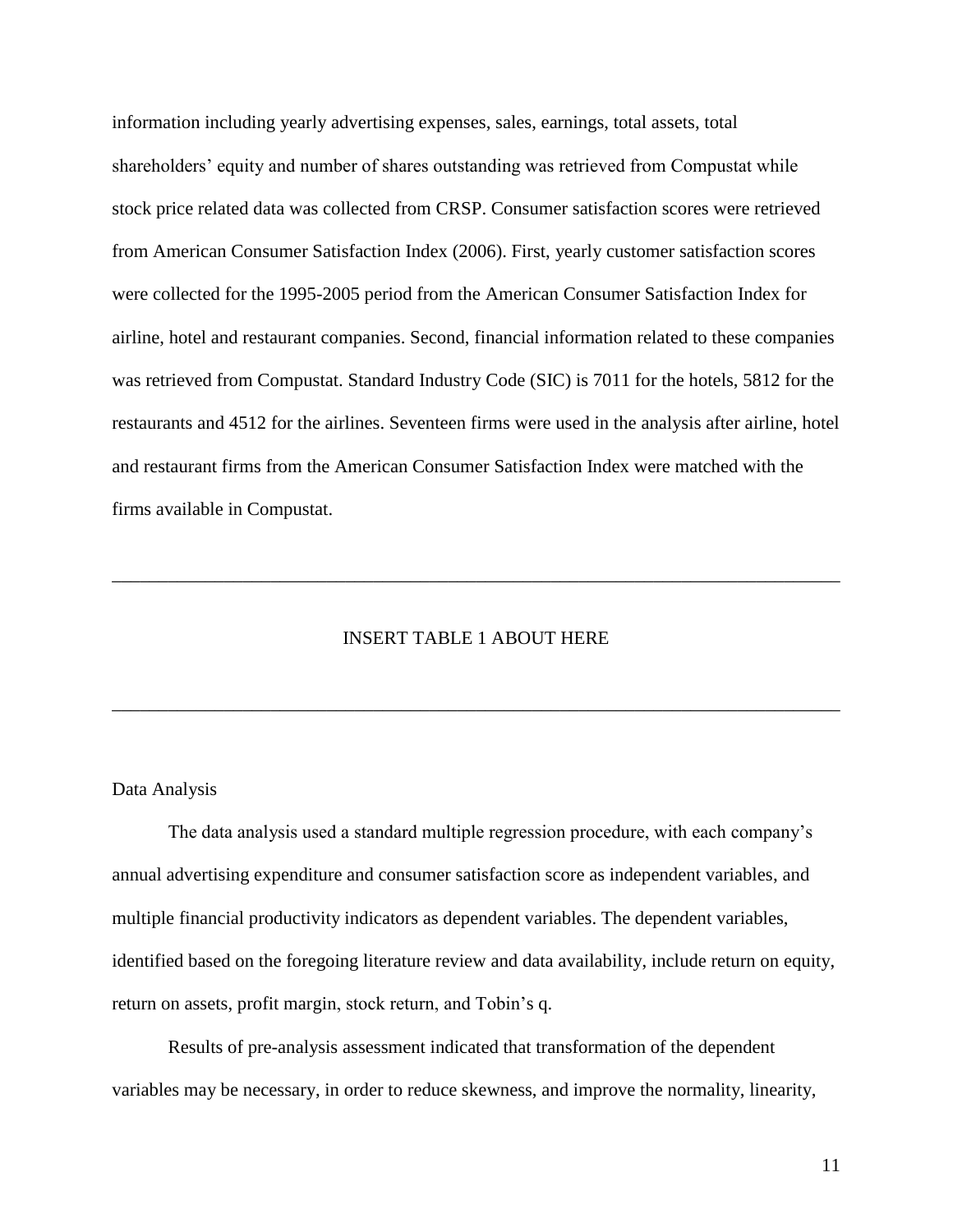and homoscedasticity of residuals (Tabachnick & Fidell, 2001). The transformation procedure followed the Box-Cox approach (Box  $& \text{Cox}$ , 1964), which is widely practiced in statistics (Cohen, Cohen, West, & Aiken, 2003). Simply put, the Box-Cox procedure numerically selects a value of  $\lambda$  for transformation that may "achieve a linear relationship with residuals that exhibit normality and homoscedasticity" (Cohen et al., 2003, p. 236). The Box-Cox procedure was conducted with the aid of a SPSS syntax prepared by Speed (2004). Since the procedure requires all cases of the dependent variable to be positive  $(0)$ , a constant would be added when necessary. For instance, several firms' stock return is negative (as low as  $-95.06$ ), a 100 was hence added to each case, to ensure all Y values to be positive. Further, since the models include interactions between independent variables, centering was used as the literature recommends to avoid multicollinearity (Tabachnick & Fidell, 2001). Centering means to convert the independents by subtracting the mean from each case, so that each variable has a mean of zero.

For each dependent variable, the regression analysis was performed in three steps. First, to control the effect of company size (4 categories, from the "First Quartile" to the "Fourth Quartile") and industry (hotel, restaurant, and airline industries), a set of dummy variables were created, and entered into regression as a group (Fox, 1991). Second, the two variables of interest (i.e., advertising expenses and CSS) were added. Finally, the interaction between advertising expenses and CSS was entered. Table 2 presents the results when all variables were entered (i.e., Step 3) for each dependent variable.

#### INSERT TABLE 2 ABOUT HERE

\_\_\_\_\_\_\_\_\_\_\_\_\_\_\_\_\_\_\_\_\_\_\_\_\_\_\_\_\_\_\_\_\_\_\_\_\_\_\_\_\_\_\_\_\_\_\_\_\_\_\_\_\_\_\_\_\_\_\_\_\_\_\_\_\_\_\_\_\_\_\_\_\_\_\_\_\_\_

\_\_\_\_\_\_\_\_\_\_\_\_\_\_\_\_\_\_\_\_\_\_\_\_\_\_\_\_\_\_\_\_\_\_\_\_\_\_\_\_\_\_\_\_\_\_\_\_\_\_\_\_\_\_\_\_\_\_\_\_\_\_\_\_\_\_\_\_\_\_\_\_\_\_\_\_\_\_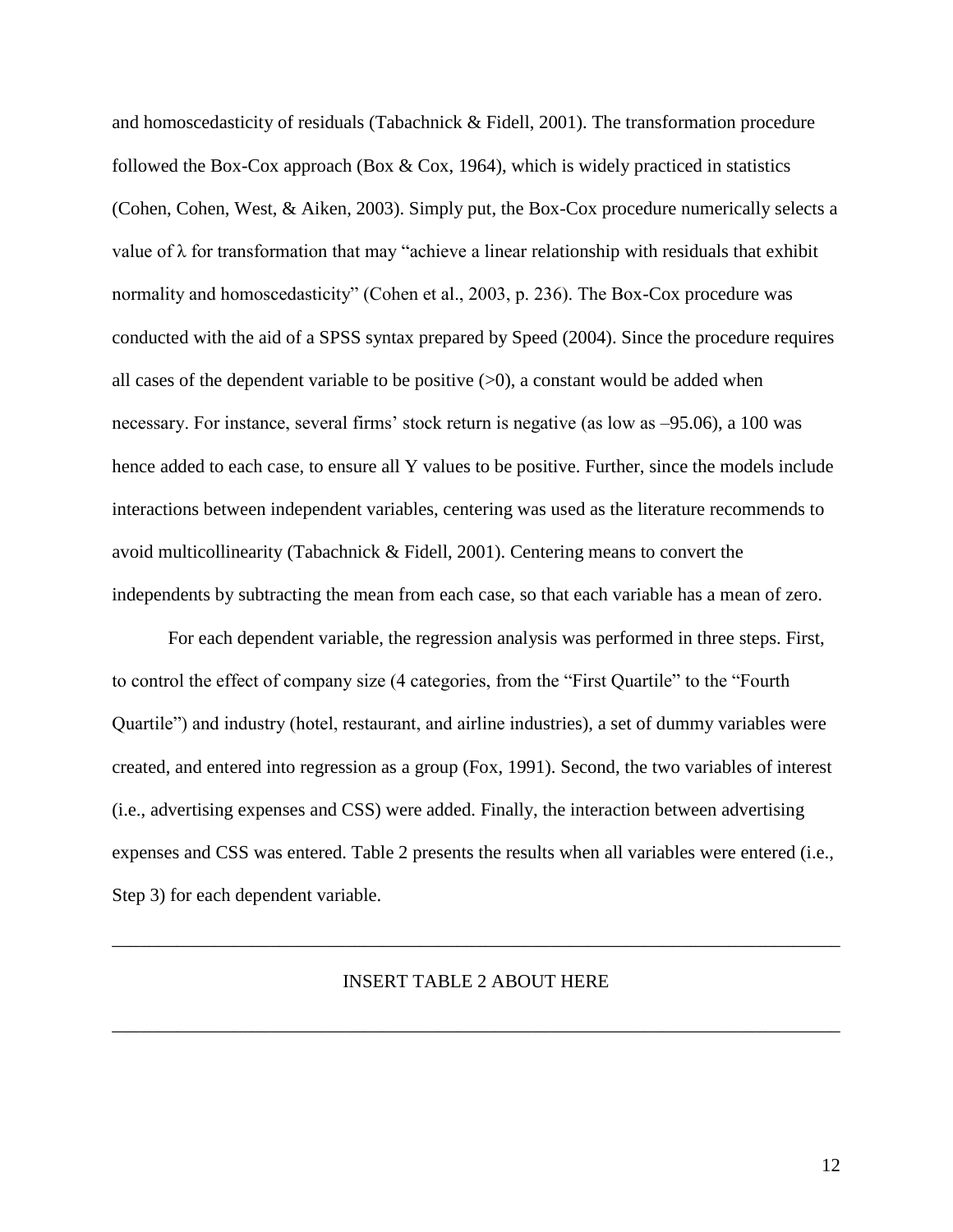As shown in Table 2, in 3 out of the 5 models examined, consumer satisfaction score and/or advertising expenses significantly affect financial productivity measures. It appeared that the two variables did not have a significant impact on a company"s stock return or return on asset. However, when financial productivity was represented by profit margin ( $\lambda$ =2.9), it was found that the interaction between advertising expenses and customer satisfaction ( $\beta$ =-0.361, p=0.014) had a significant effect on profit margin. Moreover, the interaction between consumer satisfaction and advertising expenses accounted for over 32 percent of the variability in profit margin.

When financial productivity was represented in terms of return on asset  $(\lambda=2.9)$ , it was significantly affected by customer satisfaction ( $\beta$ =0.264, p=0.012). However, 36 percent of the variance in a company"s return on asset was predicted by knowing its consumer satisfaction level.

Finally, when financial productivity was measured by Tobin's q  $(\lambda=0.2)$ , it was revealed that both advertising expenses (β=0.277, p=0.041) and consumer satisfaction (β=0.207, p=0.01) had a significant effect on profit margin. Nevertheless, their interaction ( $\beta$ =-0.193, p=0.075) was only marginally significant (hence considered not significant in Table 2). Combined, the two independent variables and their interaction explained 71.6 percent of the variance in Tobin"s q.

Multicollinearity was not detected in any of the models (i.e., VIF<10). Notably, advertising expenses, customer satisfaction, and their interaction did not demonstrate consistent effect across the three models. Customer satisfaction contributed significantly to the prediction of both Tobin"s q and return on asset, but did not have a direct effect on profit margin. The significant/marginally significant interaction indicated that both consumer satisfaction and advertising expenses could moderate each other"s effect on profit margin and Tobin"s q.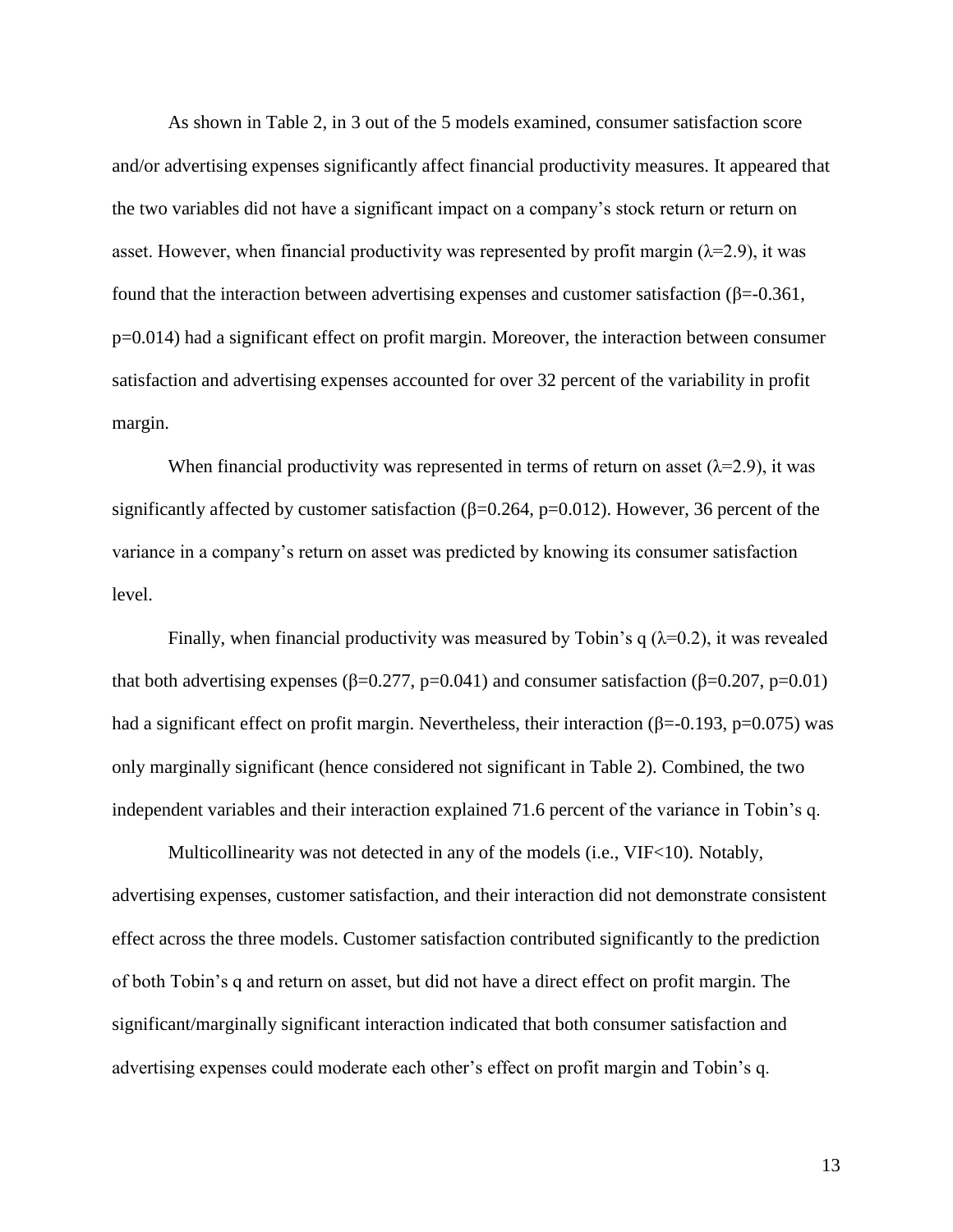Interestingly, in both cases the interaction had a negative sign. This implied that consumer satisfaction and advertising expenses might offset each other"s effect on financial productivity. Moreover, in the aforementioned three models, their adjusted R-square values were all above 0.25, which is considered as reasonable in social science (Cohen, 1988; Kenny, 1979).

## DISCUSSION AND CONCLUSION

 The focus of this article is to improve our understanding of the marketing-finance interface by developing a model to capture the relationship between marketing efforts and the formation of owners" (shareholders") firm related wealth. Following marketing and finance literature, marketing efforts were measured by advertising expense and consumer satisfaction score while creation of owners' firm related wealth was measured by return on equity, return on assets, profit margin, stock return, and Tobin"s q.

This paper contributes to the existing literature in the following ways. First, it is the first attempt to empirically examine the relationship between marketing efforts and outcomes in the T&H industry. The dataset covers publicly traded hotel, restaurant and airline companies, which have consumer satisfaction data available, over the 1995-2005 period. This study can be considered as a preliminary investigation into measuring marketing efforts and its impact on firms" financial productivity in the T&H industries. Second, data analysis indicates that consumer satisfaction score and advertising expense were significantly related to financial productivity when Tobin"s q was used as financial outcome variables. Customer satisfaction was also found to be significantly related to return on asset. These empirical results provide partial support the general belief that positive marketing efforts will contribute to a firm"s financial performance.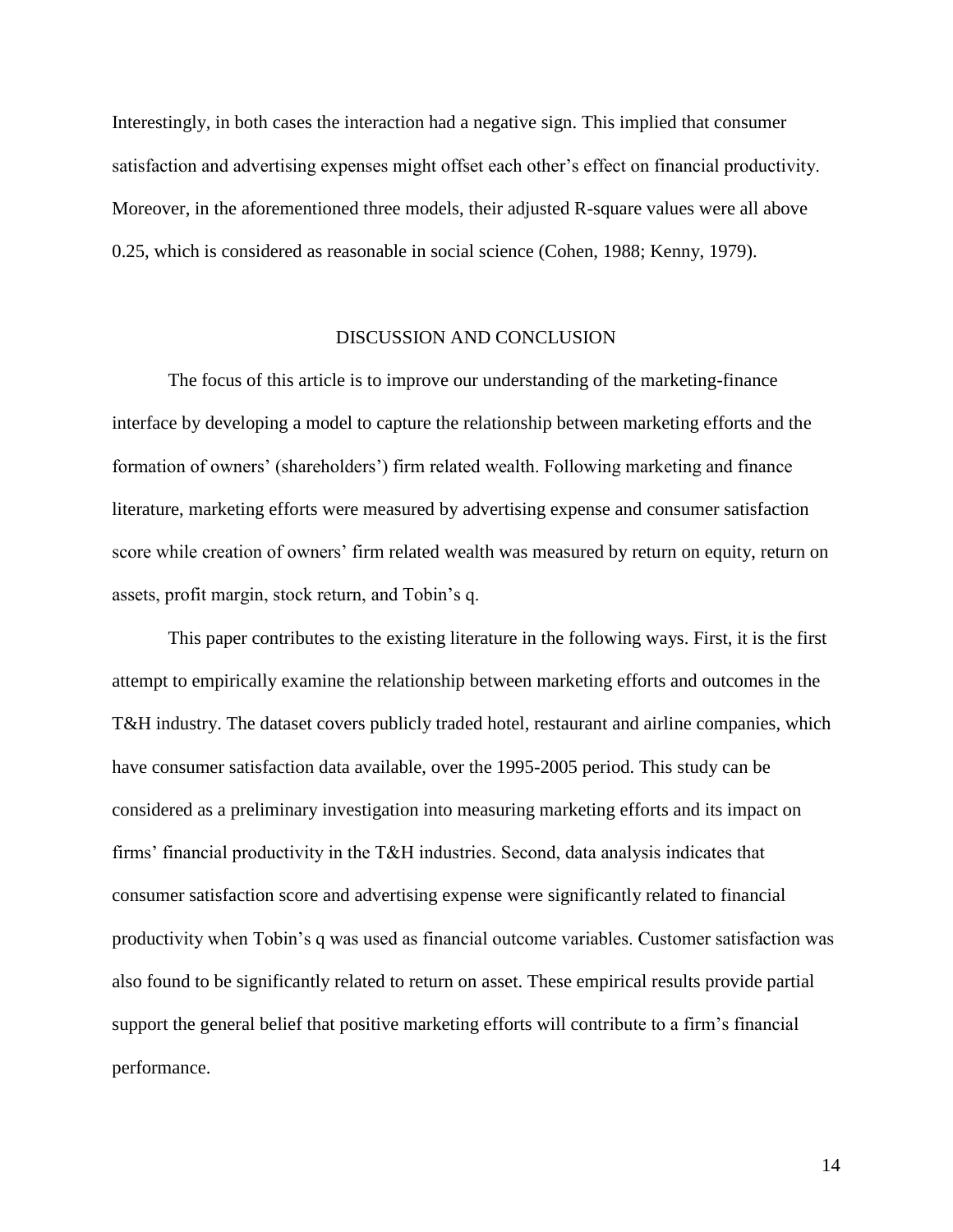The effect of advertising expenditure on financial outcome provides new evidence to the argument that marketing is an investment, rather than merely an expense (Sheth and Sisodia, 2002; Slywotzky and Shapiro, 1993). The fact that customer satisfaction had a direct or indirect effect on all three financial outcome indicators illustrates the economic value of satisfied customers (Fornell et al., 2006). For today"s executives who prioritize the interest of stakeholders/stockholders, results of the present paper suggest that satisfying customers and satisfying investors are inherently consistent. As Gruca and Rego (2005, p. 116) stated, "By satisfying a customer, a firm generates benefits for itself beyond the present transaction and the current moment. These benefits arise from the positive shaping of the satisfied customer' future behavior." These results implied the importance of marketing being a pro-customer champion (Webster, 1992) and active player in firms' decision making.

On the other hand, the relationship was not statistically significant when stock return and return on equity were used as financial outcome variables. Fornell and associates (2006) also reported that changes in customer satisfaction do not have a direct and immediate effect on stock prices. One plausible reason for this outcome might be related to the differences in measurement of these financial return variables. Tobin"s q and stock return were calculated using stock market related variables while profit margin, return on assets and return on equity were calculated using variables retrieved from balance sheet and income statement. As Uncle (2005) stated, human inputs in marketing efforts are challenging to quantify but they play a crucial role in firms' success. The value of these marketing efforts may not be reflected in the accounting statements accurately since part of these efforts might be valued as a part of intangible assets of the firm. In this respect, one can argue that the market"s perceptions of the company and intangible assets such as marketing efforts, human capital and customer value could be reflected in market value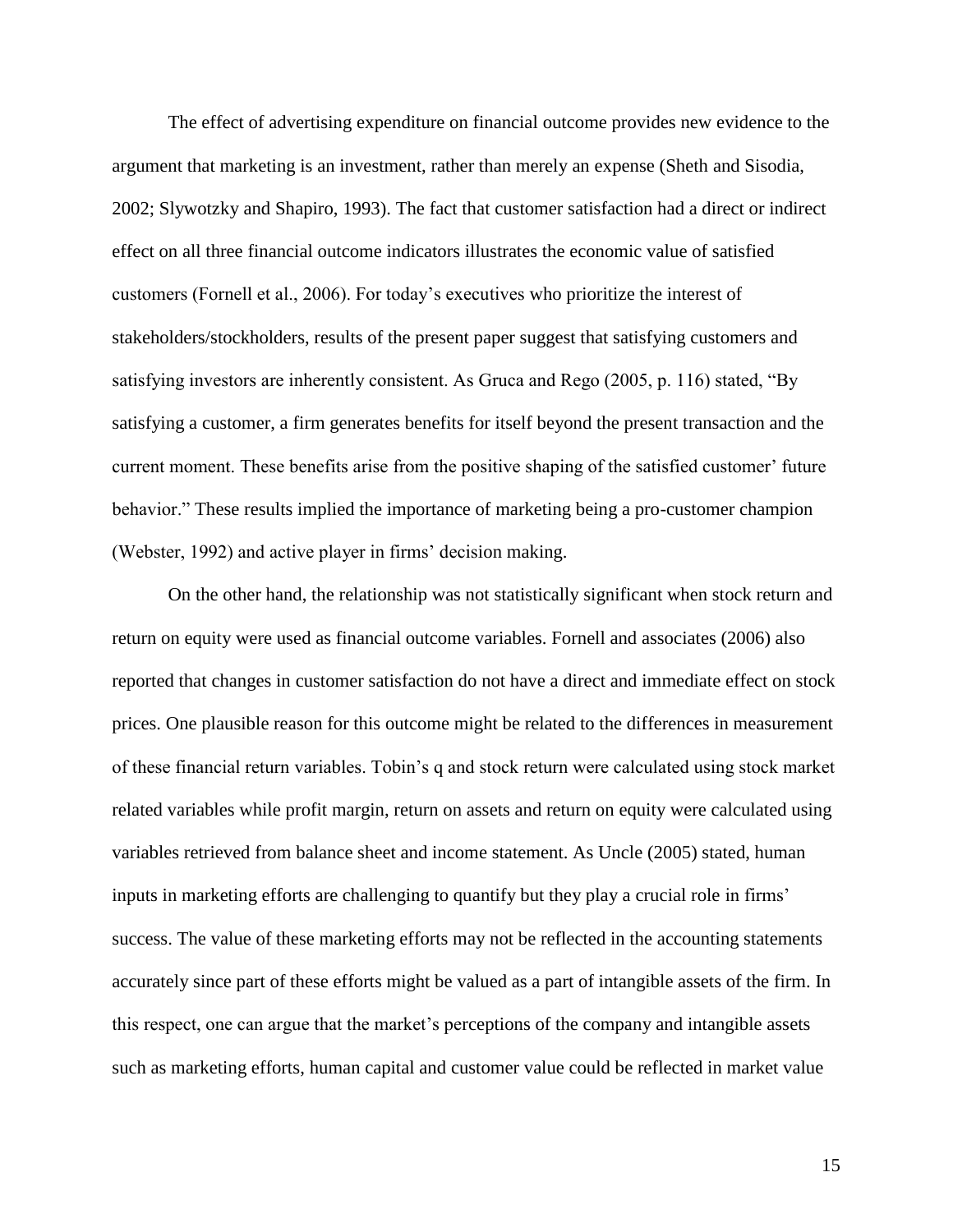of the T&H firms (hence in Tobin"s q and stock return). However, value of these market perceptions and intangible assets would not be embedded in the balance sheet and income statement driven measures. Overall, considering that all three variables were computed using income statement and balance sheet measures, it is interesting that profit margin was statistically significant while return on assets and return on equity were not. Rust et al. (2004) argued that many marketing efforts have a long term effect which suggests that marketing efforts might not be captured by short term return on investment measures such as return on equity and return on assets.

The insignificance of the stock return may be attributed to the market efficiency argument. Developed by Eugiene Fama in 1970, efficient market hypothesis states that at any given time, stock prices fully reflect all available information about the firm. In this respect, in efficient markets no information or analysis can be used to outperform the market. However, in the real world of investment, markets are neither completely efficient not totally inefficient. Therefore, it might be reasonable to see markets as a mixture of both, in which daily decisions and events cannot always be reflected immediately into a market. Following this argument and applying to the results of this study, it can be argued that stock return variable as a measure of financial outcome was not statistically significant because the prices are being manipulated by profit seekers which in turn cause the markets to be inefficient. In addition, because the markets are not efficient, marketing efforts might not be reflected instantaneously to the market price of that stock. It might take market more than a year to realize and incorporate the marketing efforts put forward by the hotel, restaurant and airline firms. To address that inquiry, future research can examine the lagged effect of the marketing efforts on stock return. Lehmann (2004) also mentioned that stock performance is not an adequate measure to assess marketing productivity.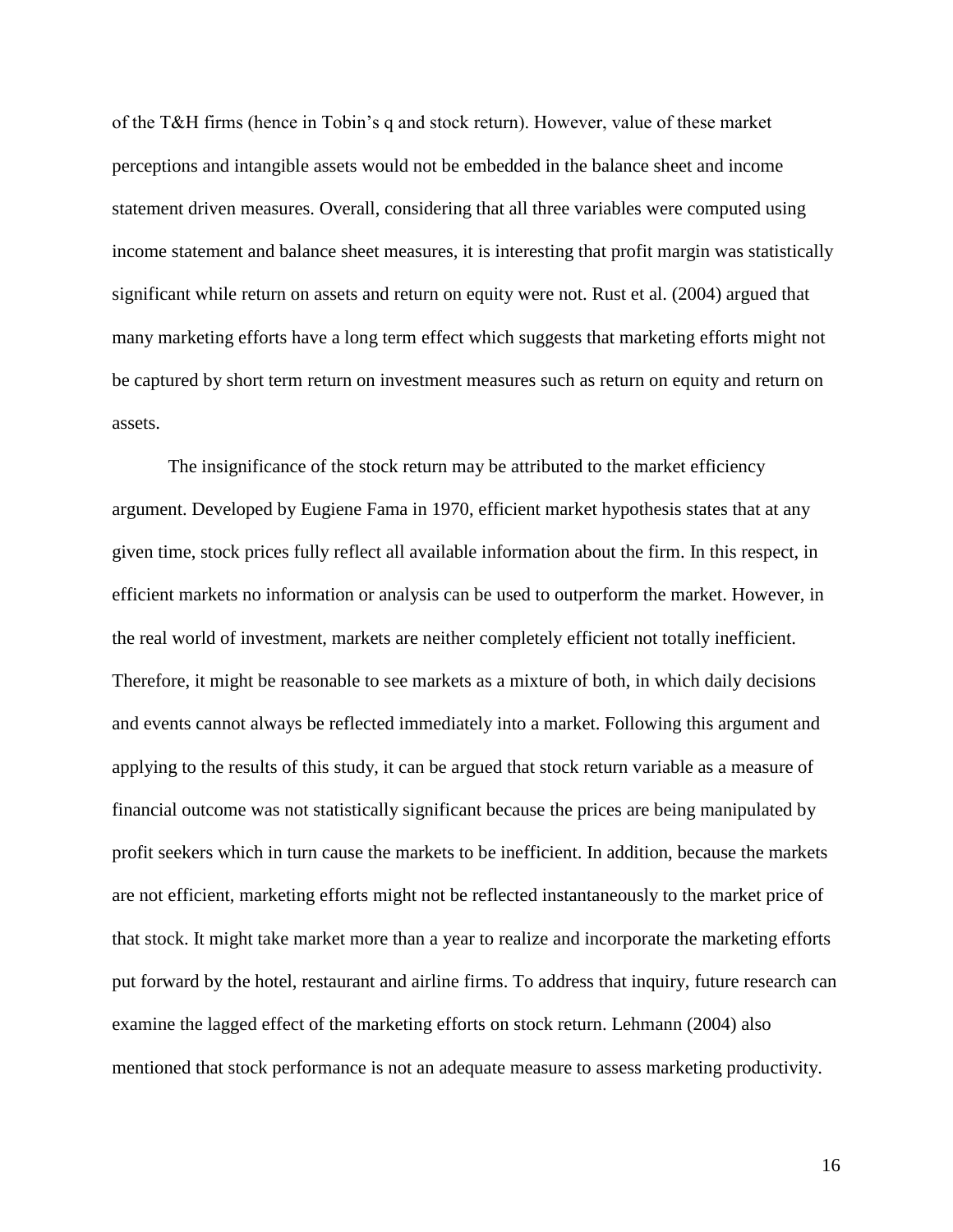#### Limitation and Future Research

 By using the Compustat and ASCI database, the present results are limited to the 17 large T&H firms fitting the data requirements. This context effect may have influenced the link between marketing efforts and financial outcomes (Gruca and Rego, 2005). Empirical replications in smaller firms, other sectors of the tourism industry, and business in other countries/cultures may provide more insights to this discussion.

This paper is further limited by using advertising expenses and customer satisfaction scores, two publicly available variables to measure marketing efforts and financial performance, to represent a firm"s various investments in marketing. Other variables that were considered to measure marketing efforts are R&D expenses and selling, administrative and general expenses. Since only 2 out of the 17 T&H companies report R&D expense in Compustat database, the R&D expenses were not included in the analysis as an independent variable. Selling, administrative and general expenses were also excluded as these are considered to be undistributable expenses. Further research should explore alternative variables to measure marketing efforts which may help to explain the marketing productivity. Further research should explore alternative variables to measure marketing efforts which may help to explain the marketing productivity.

Another important question is concerning the treatment of the marketing expenditures. There is still a debate on whether the marketing expenses should be considered as investments that contribute firms" value in the long term or as line-expense items. The authors acknowledge the limitation of the present operationalization due to data availability and measurability issues. However, as Uncles (2005, p. 416) stated, "Rather than look for elusive magic bullets, a more productive task is to appraise the metrics we have and where necessary, refine them (recognizing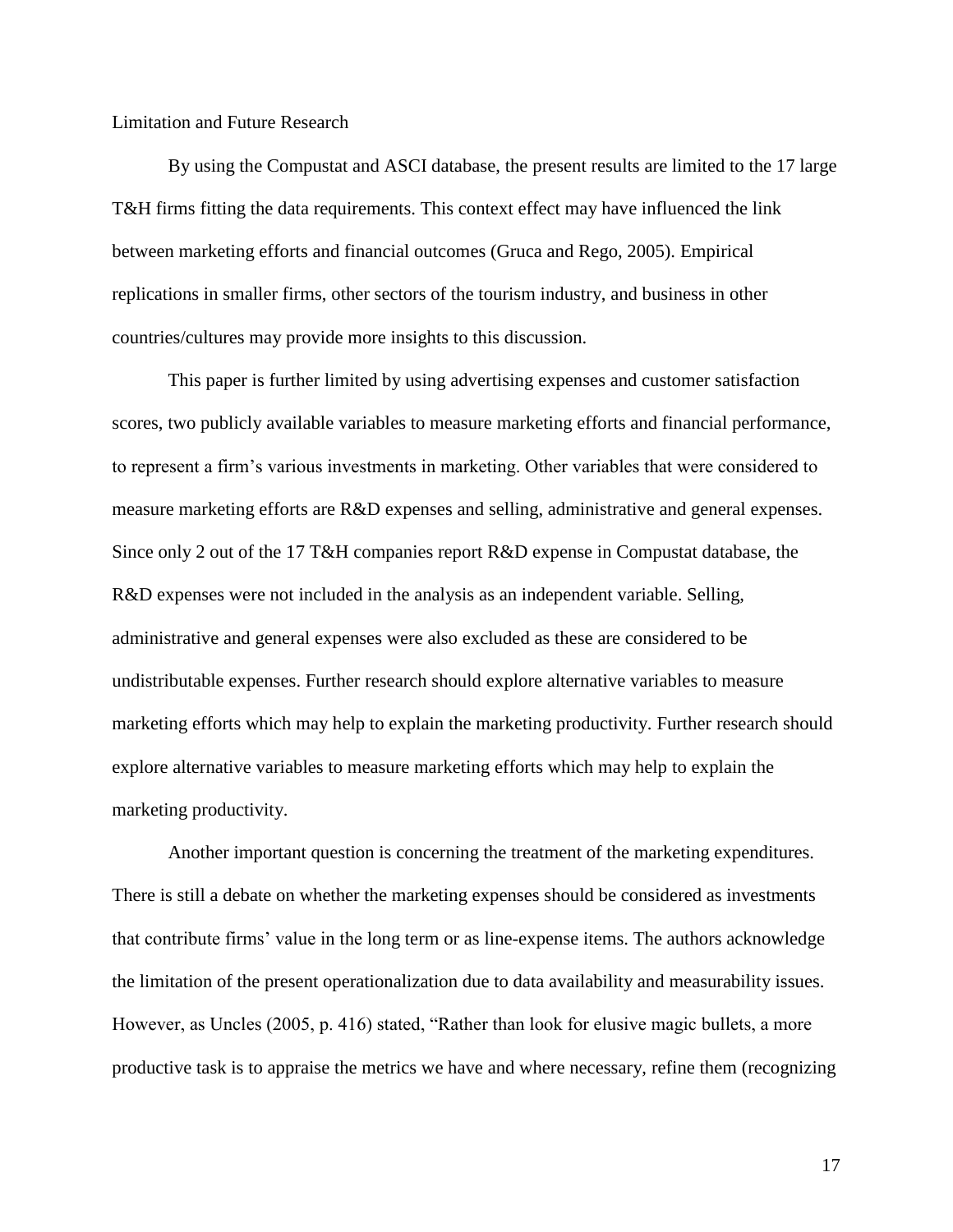that they are not all equally useful, reliable or valid)." Overall, it is believed that this study provides a valuable benchmark for further research in the area of marketing productivity in the T&H industries.

The present study, as well as most previous studies in this area, focuses on the marketing productivity at corporate or SBU level. As indicated, the productivity/metrics issue may be also discussed at specific program and activity level and product level. Obviously, analysis at program and product level will present even more methodological challenges, which warrants future research.

Finally, the discussion on marketing productivity has reflected the lack of communication between marketing and finance researchers. In their discussion on the paradigm difference in the two fields, Madden and associates (2006, p. 224-225) summarized, "Finance researchers are interested in the impact of firm strategies and decisions on investor expectations, whereas marketing researchers focus on customer reactions to marketing strategies and decisions. From a financial perspective, shareholders constitute the central stakeholder group, and the research focus centers on the creation of shareholder value; from the marketing perspective, consumers represent the major constituency, and the focus rests on the attitudes and behaviors that drive revenues in the marketplace. Furthermore, finance researchers study firm-level data and rely on information from equity markets and the firm"s financial statements, whereas marketers focus on consumer data collected through surveys or experimental research. Put differently, marketing"s domain is the creation of customer value, but the shareholder value space belongs to finance."

Thus, future studies on marketing productivity are expected to enhance research exchanges and practitioners" communication between the two fields. Ultimately, such studies may contribute to the development of both fields by honing marketers" analytical skills, and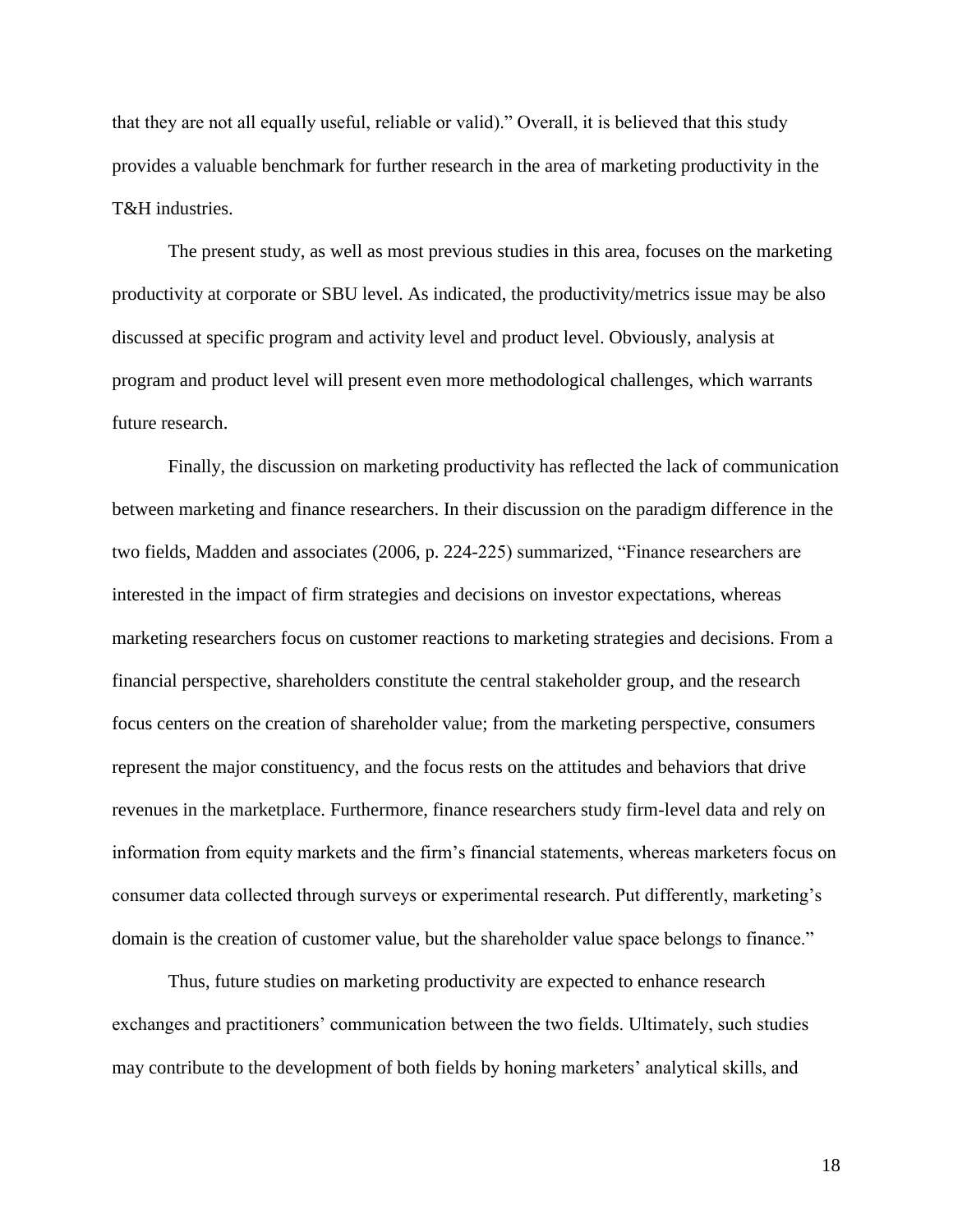improving financial literacy among marketers, as well as marketing literacy among financial professionals (Uncles, 2005).

# Concluding Remarks

 Fundamentally, the difficulty in conducting marketing productivity analysis, as reflected in the present study, illustrates the challenge the whole field of marketing is facing. That is, marketers nowadays are still unable to justify their own credibility in a manner that is best accepted and understood by the corporate world (Rust et al., 2004). As Knowles (2003) observed, shareholder value has become the language of the boardroom but still not of the marketing group (Madden et al., 2006). The present study may be considered as a plea to T&H researchers for more attention to this area.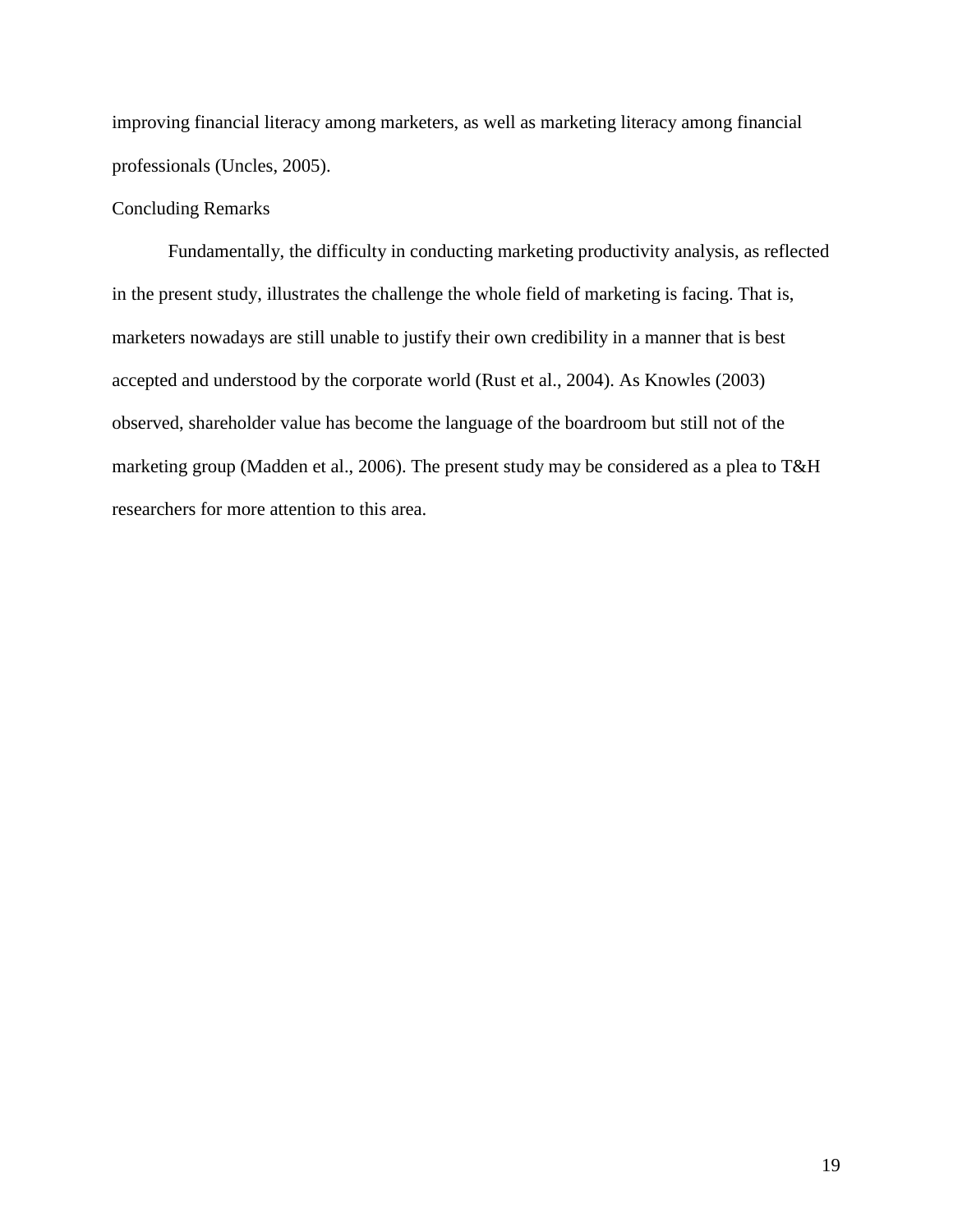#### References

- Agrawal, J., & Kamakura, W. A. (1995). The economic worth of celebrity endorsers: an event study analysis. *Journal of Marketing*, 59(July), 56-63.
- American Consumer Price Index (2006). Retrieved on December 1, 2006 from http://www.theacsi.org/index.php?option=com\_content&task=view&id=12&Itemid=26).
- Anderson, E. W., Fornell, C. G., & Mazvancheryl, S. K. (2004). Customer satisfaction and shareholder values. *Journal of Marketing*, 68(4), 172-185.
- Beckman, T. N., Davidson, W. R., and Talarzyk, W. W. (1973). *Marketing*. New York: The Ronald Press Company.
- Bonoma, T. V., & Clark, B. H. (1988). *Marketing performance assessment*. Boston: Harvard Business School Press.
- Brigham, E. F., & Daves, P. R. (2007). *Intermediate financial management*. (9th ed.) New York: The Dryden Press.
- Box, G. E. P., & Cox, D. R. (1964). An analysis of transformations (with discussion). *Journal of the Royal Statistical Society*, B26, 211-246.
- Bush, A. J., Smart, D., & Nichols, E. L. (2002). Pursuing the concept of marketing productivity: introduction to the JBR Special Issue on Marketing Productivity. *Journal of Business Research*, 55(5), 343-347.
- Cohen, J. (1988). *Statistical power analysis for the behavioral sciences* (2nd ed.). Hilldale, NJ: Lawrence Erlbaum Associates.
- Cohen, J., Cohen, P., West, S. G., & Aiken, L. S. (2003). *Applied multiple regression/correlation analysis for the behavioral sciences* (3rd ed.). Mahwah, NJ: Lawrence Erlbaum Associates.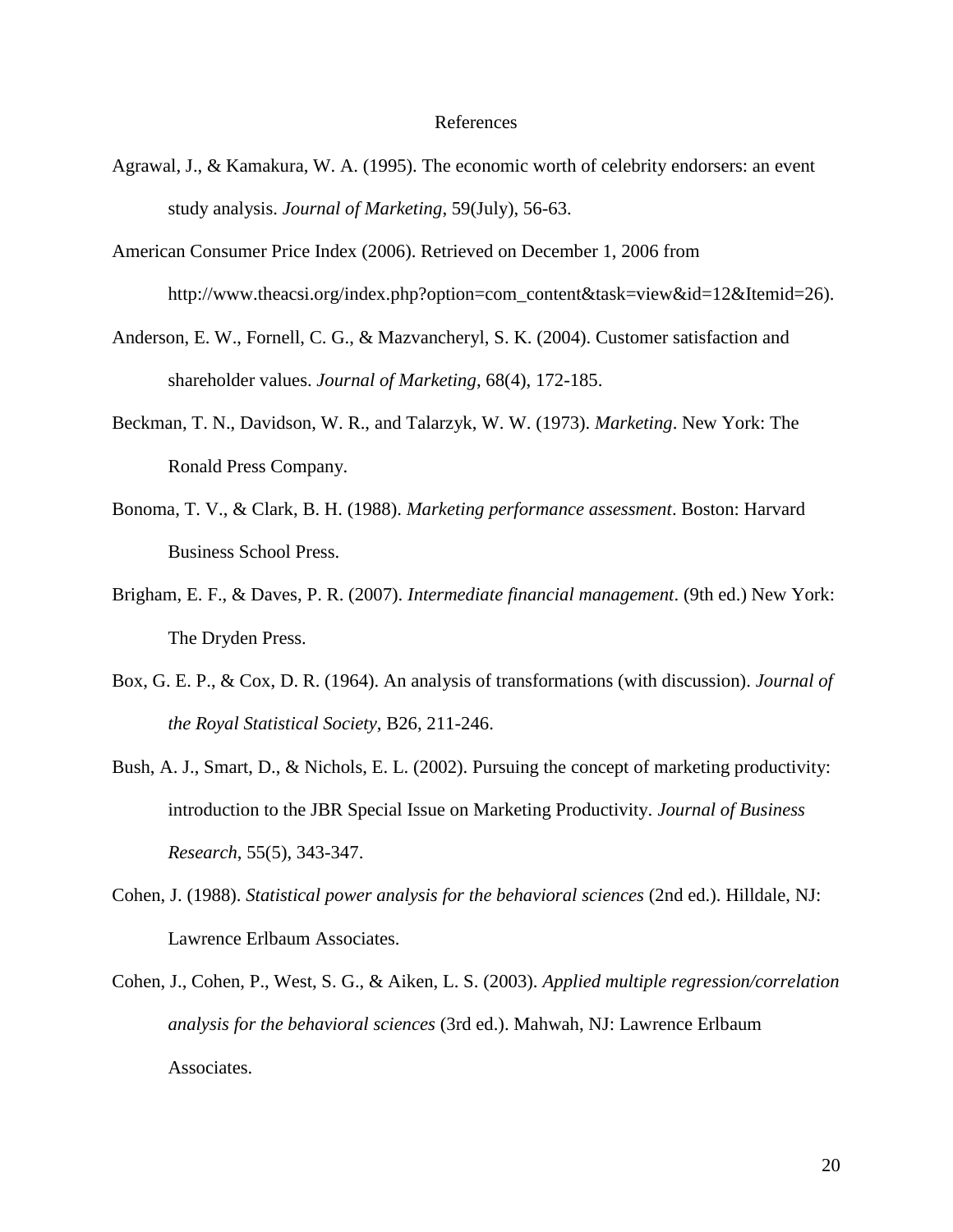- Day, G. S., & Fahey, L. (1988). Valuing market strategies. *Journal of Marketing*, 52(July), 45- 57.
- Dugal, S. S., & Morbey, G. K. (1995). Revisiting corporate R&D spending during a recession. *Research-Technology Management*, 38(4), 23-27.
- Erickson, G., & Jacobson, R. (1992). Gaining comparative advantage through discretionary expenditures: the returns to R&D and advertising. *Management Science*, 38(9), 1264- 1279.
- Fornell, C., Mithas, S., Morgeson, F. V., & Krishnan, M. S. (2006). Customer Satisfaction and Stock Prices: High Returns, Low Risk. *Journal of Marketing*, 70(January), 3-14.
- Fox, J. (1991). *Regression diagnostics*. Newbury Park, CA.: Sage Publications.
- Gompers, P., Ishii, J., & Metrick, A. (2003). Corporate governance and equity prices. *Quarterly Journal of Economics*, 118(1), 107-155.
- Gruca, T. S., & Rego, L. L. (2005). Customer Satisfaction, Cash Flow, and Shareholder Value. *Journal of Marketing*, 69(July), 115-130.
- Ho, Y. K., Keh, H. T., & Ong, J. M. (2005). The effects of R&D and advertising on firm value: an examination of manufacturing and nonmanufacturing firms. *IEEE Transactions on Engineering Management*, 52(1), 3-14.
- Howells, J. (2000). *Services and systems of innovation*. In Birgitte Andersen, et al. (eds.), knowledge and innovation in the new service economy. Northampton, MA: Edward Elgar Publishing Inc.
- Kaplan, S. N., & Zingales, L. (1997). Do investment-cash flow sensitivities provide useful measures of financing constraints? *Quarterly Journal of Economics*, 112(1), 169-215.

Kenny, D. A. (1979). *Correlation and causality*. New York: John Wiley & Sons.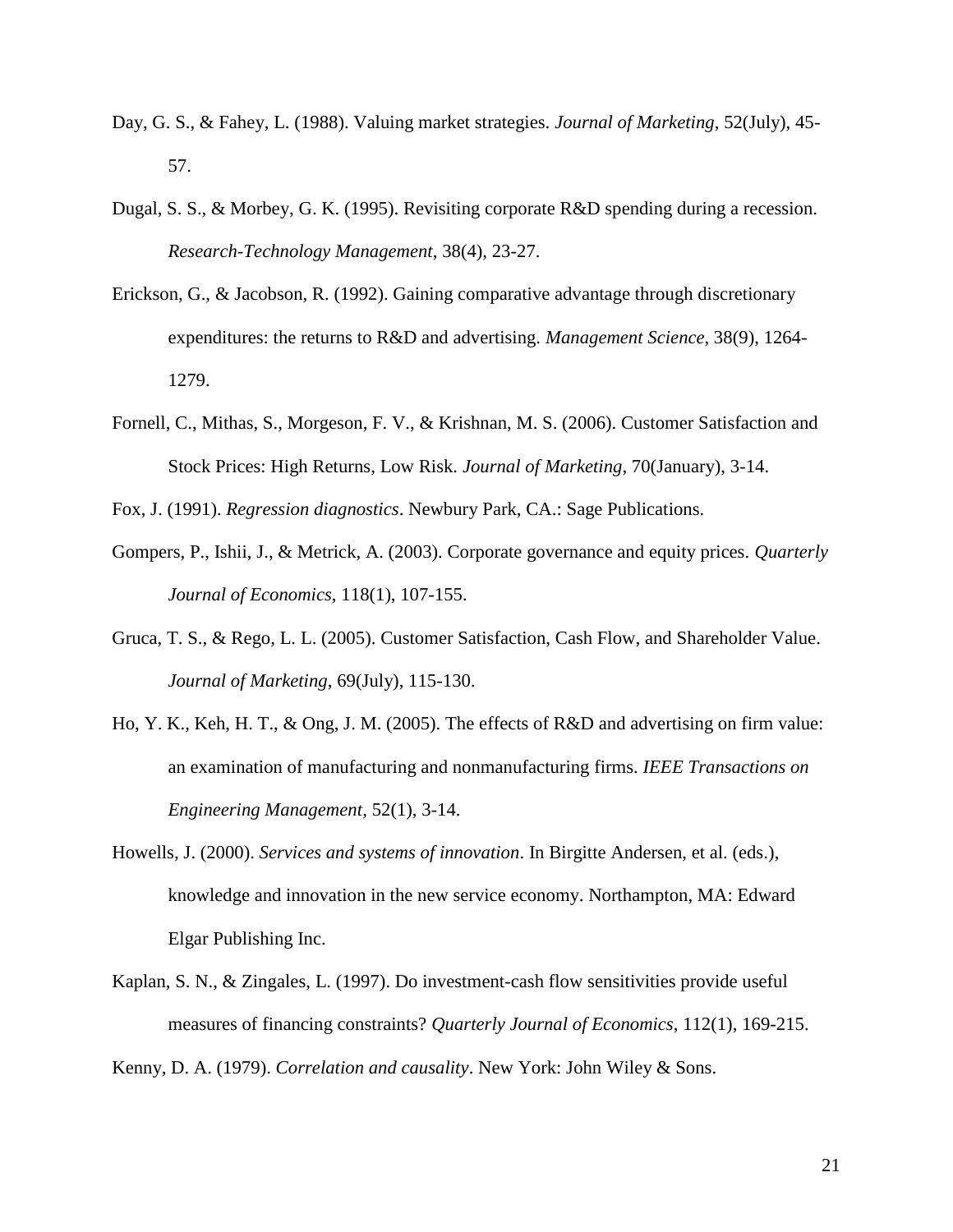- Kerin, R. A. (1996). In pursuit of an ideal: the editorial and literary history of the journal of marketing. *Journal of Marketing*, 60 (1), 1.
- Knowles, J. (2003). Value-based brand measurement and management. *Interactive Marketing*, 5(July/September), 40-50.
- Kotler, P., Gregor, W., & Rodgers, W. (1977). The marketing audit comes of age. *Sloan Management Review*, 18(2), 25-43.
- Lehmann, D. R. (2004). Linking marketing to financial performance and firm value. *Journal of Marketing*, 68, 73-75.
- Lusch, R., & Harvey, M.G. (1994). The case for and off-balance-sheet controller. *Sloan Management Review*, 35(Winter), 100-105.
- Madden, T. J., Fehle, F., & Fournier, S. (2006). Brands Matter: An Empirical Demonstration of the Creation of Shareholder Value Through Branding. *Journal of the Academy Marketing Science*, 34(2), 224-235.
- Mathur, L. K., & Mathur, I. (1995). The effect of advertising slogan changes on the market value of the firms. *Journal of Advertising Research*, 35(1), 59-65.
- Misterek, S. D. A., Dooley, K. J., & Anderson, J. C. (1992). Productivity as a performance measure. *International Journal of Operations and Production Management*, 12(1), 29-45.
- Morbey, G. K. (1988). R&D: Its relationship to company performance. *Journal of Product Innovation Management*, 5(3), 191-200.
- Moorman, C., & Lehmann, D. R. (2004). *Assessing marketing strategy performance*. Cambridge, MA: Marketing Science Institute.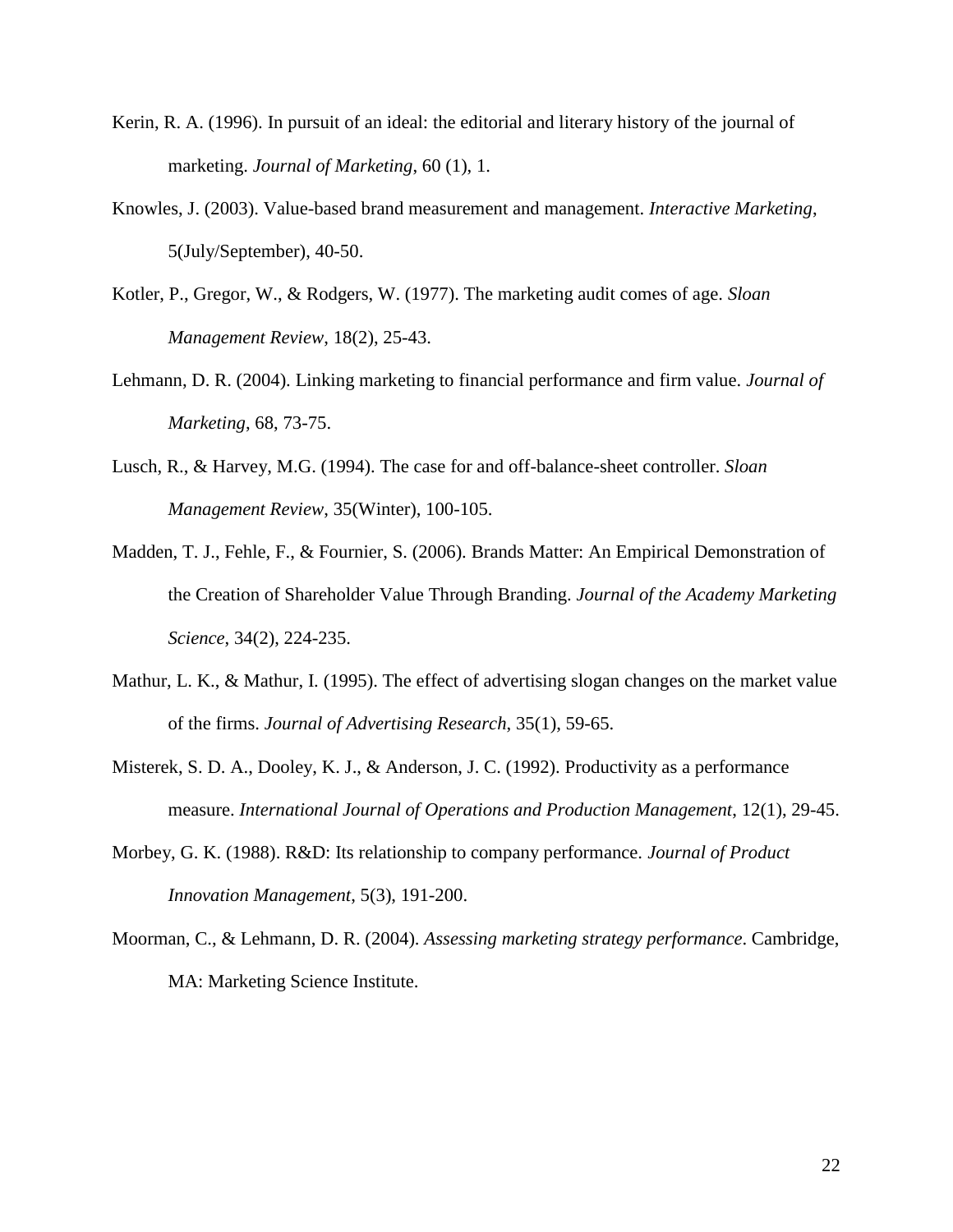- Morgan, N. A., Clark, B. H., & Gooner, R. (2002). Marketing productivity, marketing audits, and systems for marketing performance assessment: integrating multiple perspectives *Journal of Business Research*, 55(5), 363-375.
- Narayanan, S., Desiraju, R., & Chintagunta, P. K. (2004). Return on investment implications for pharmaceutical promotional expenditures: the role of marketing-mix interactions. *Journal of Marketing*, 68(October), 90-105.
- Pauwels, K., Silva-Rosso, J., Srinivasan, S., & Hanssens, D. M. (2004). New products, sale promotions, and firm value: the case of automobile industry. *Journal of Marketing*, 68(4), 42-57.
- Rust, R. T., Ambler, T., Carpenter, G. S., Kumar, V., & Srivastava, R. K. (2004). Measuring marketing productivity: current knowledge and future directions. *Journal of Marketing*, 68(1), 76-89.
- Sevin, C. H. (1965). *Marketing productivity analysis*. New York: McGraw-Hill.
- Sheth, J. N., & Sisodia, R. S. (1995a). Feeling the heat. *Marketing Management*, 4(2), 8.
- Sheth, J. N., & Sisodia, R. S. (1995b). Feeling the heat part 2. *Marketing Management*, 4(3), 19.
- Sheth, J. N., & Sisodia, R. S. (2002). Marketing productivity: issues and analysis. *Journal of Business Research*, 55(5), 349-362.
- Slywotzky, A. J., & Shapiro, B. (1993). Leveraging to beat the odds: the new marketing mindset. *Harvard Business Review*, 71(5), 97-107.
- Speed, M. (2004). SPSS Syntax: box-cox\_n03. (Retrieved September 19, 2004).
- Srivastava, R. K., Shervani, T., & Fahey, L. (1998). Market-based assets and shareholder value: a framework for analysis. *Journal of Marketing*, 62(January), 2-18.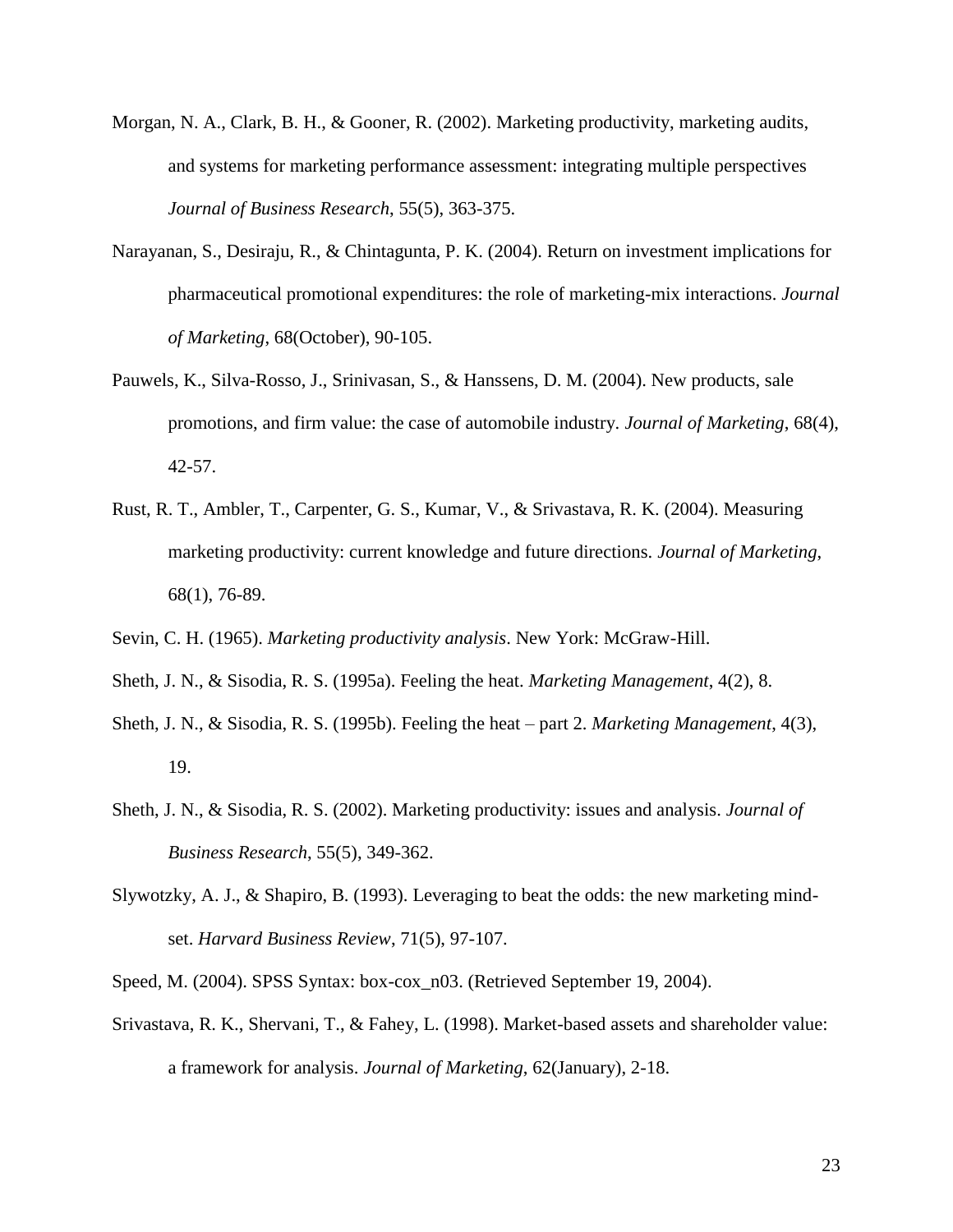- Srivastava, R. K., Shervani, T., & Fahey, L. (1999). Marketing, business processes and shareholder value: an organizationally embedded view of marketing activities and the discipline of marketing. *Journal of Marketing*, 63(Special Issue), 168-179.
- Tabachnick, B. G., & Fidell, L. S. (2001). *Using multivariate statistics* (4th ed.). Needham Heights, MA: Allyn & Bacon.
- Tobin, J. (1969). A general equilibrium approach to monetary theory. *Journal of Money, Credit, and Banking*, 1, 15-29.
- Tsai, H., & Gu, Z. (2007). Institutional ownership and firm performance: empirical evidence from U.S. based publicly traded restaurant firms. *Journal of Hospitality and Tourism Research*, 31(1), 19-38.
- Uncles, M. D. (2005). Marketing metrics: A can of worms or the path to enlightenment (Editorial). *Brand Management*, 12(6), 412-418.
- Webster, F. E. J. (1992). The changing role of marketing in the corporation. *Journal of Marketing*, 56(October), 1-17.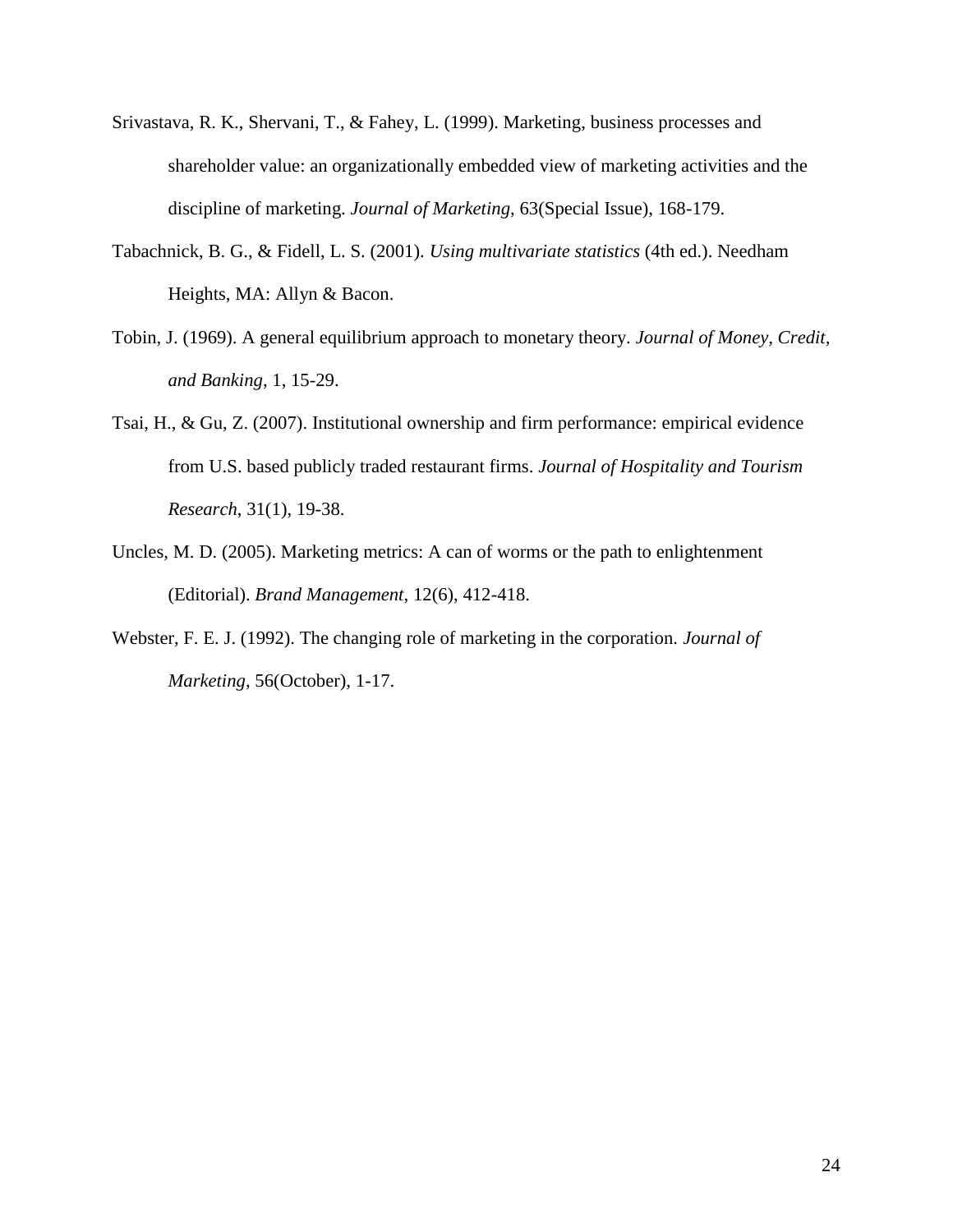# Table 1

# Sample of firms

| Industry   | Companies                                                                                                                                                 |
|------------|-----------------------------------------------------------------------------------------------------------------------------------------------------------|
| Airline    | American Airlines Inc.<br>Delta Airlines Inc.<br>Northwest Airlines Inc.<br>Southwest Airlines Inc.<br>United Airlines Inc.<br>US Airways Group Inc.      |
| Hotel      | Hilton Hotels Corp.<br><b>Starwood Hotels and Resorts Worldwide</b><br><b>Intercontinental Hotels</b><br>Marriot International Inc.<br>Promus Hotel Corp. |
| Restaurant | Burger King Holdings Inc.<br>Dominos Pizza Inc.<br>McDonald's Corp.<br>Wendy's International Inc.<br>Papa Johns International<br><b>YUM Brands Inc.</b>   |